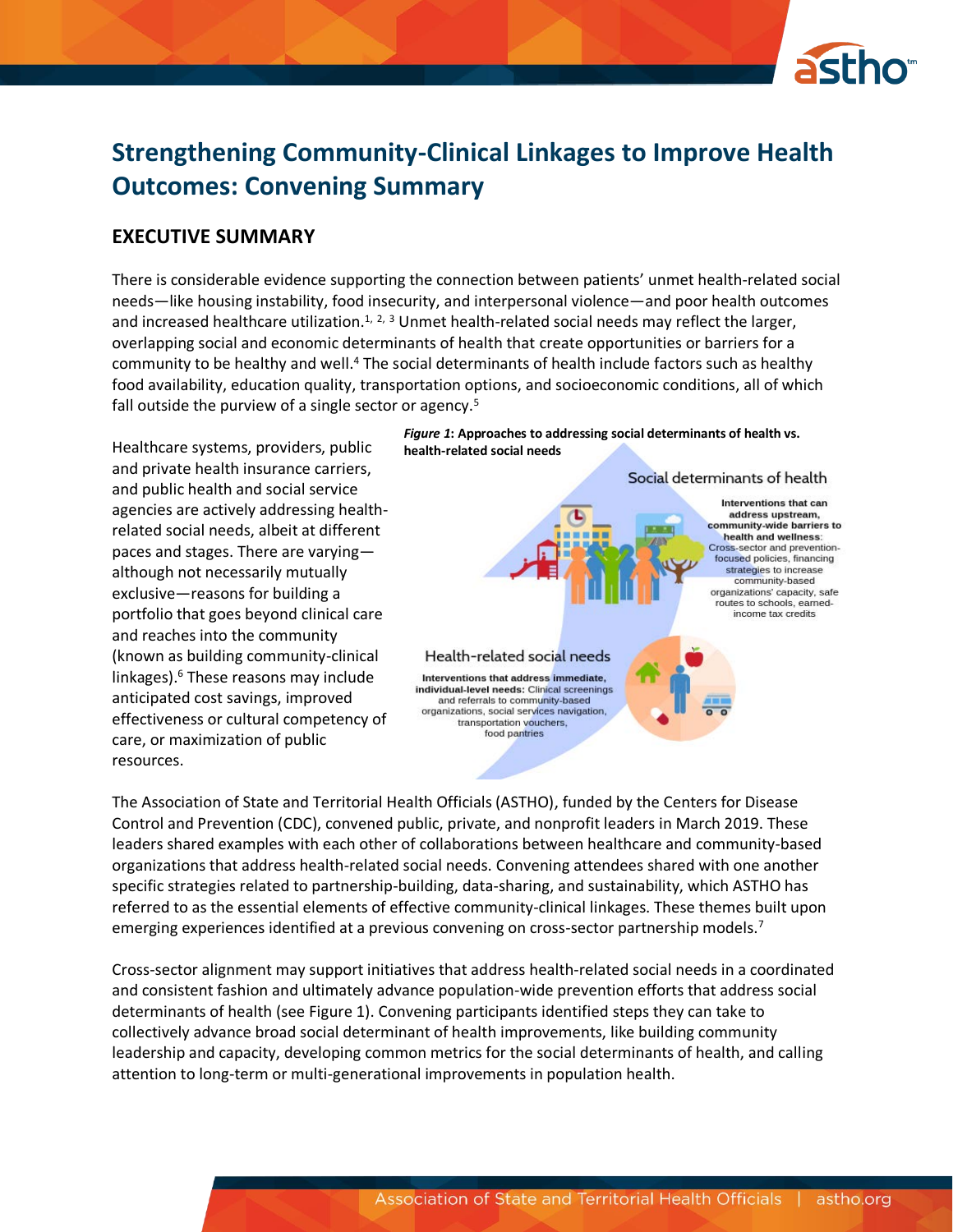# **TABLE OF CONTENTS**

| CURRENT STATE: Community-Clinical Linkages to Address Health-Related Social Needs  3                    |  |
|---------------------------------------------------------------------------------------------------------|--|
| Screening for Health-Related Social Needs and Aligning with Community Resources 3                       |  |
| Interventions to Address the Relationship Between Food Insecurity and Adverse Health Outcomes 4         |  |
| Improving Access to Healthcare Services Through Transportation Interventions 5                          |  |
| <b>ESSENTIAL ELEMENTS: Building Strong Community-Clinical Linkages to Address Health-Related Social</b> |  |
|                                                                                                         |  |
|                                                                                                         |  |
|                                                                                                         |  |
|                                                                                                         |  |
| WHERE TO GO FROM HERE: Accelerating Multi-Sector Collaborations to Address the Social                   |  |
|                                                                                                         |  |
|                                                                                                         |  |
|                                                                                                         |  |
|                                                                                                         |  |
| Common Metrics to Measure Health-Related Social Needs and Social Determinants of Health  10             |  |
| Methods of Risk Stratification for Communities that Have Significant Health-Related Social Needs 10     |  |
|                                                                                                         |  |
|                                                                                                         |  |
|                                                                                                         |  |
|                                                                                                         |  |

# <span id="page-1-0"></span>**INTRODUCTION**

ASTHO, funded by CDC, convened public, private, and nonprofit leaders to share insights with one another on building linkages among health systems, public health, social services, and communities to improve health outcomes. The convening, which was held at CDC headquarters on March 6-7, 2019, included representatives from the Centers for Medicare and Medicaid Services' (CMS) [Accountable](https://innovation.cms.gov/initiatives/ahcm/)  [Heath Communities](https://innovation.cms.gov/initiatives/ahcm/) (AHC) alignment track bridge organizations, public health and Medicaid leaders from states receiving AHC funds, health insurance companies, healthcare systems and providers, and philanthropies. Subject matter experts from academic institutions, federal agencies, and national organizations also attended to provide participants with expertise in areas of need, including partnership development and sustainability, data systems, and financing (see Appendix A).

This report provides a summary of the information shared at the convening, including several examples of successful and innovative collaborations between healthcare and community-based partners that address patients' health-related social needs, with a focus on transportation and food insecurity. Essential elements for effective community-clinical linkages include partnership-building, data-sharing, and ensuring sustainability. Speakers and participants discussed emerging strategies to build and sustain partnerships, facilitate cross-sector data sharing, and involve communities and community-based organizations in population health activities. Additional resources shared by convening participants are available in Appendix B.

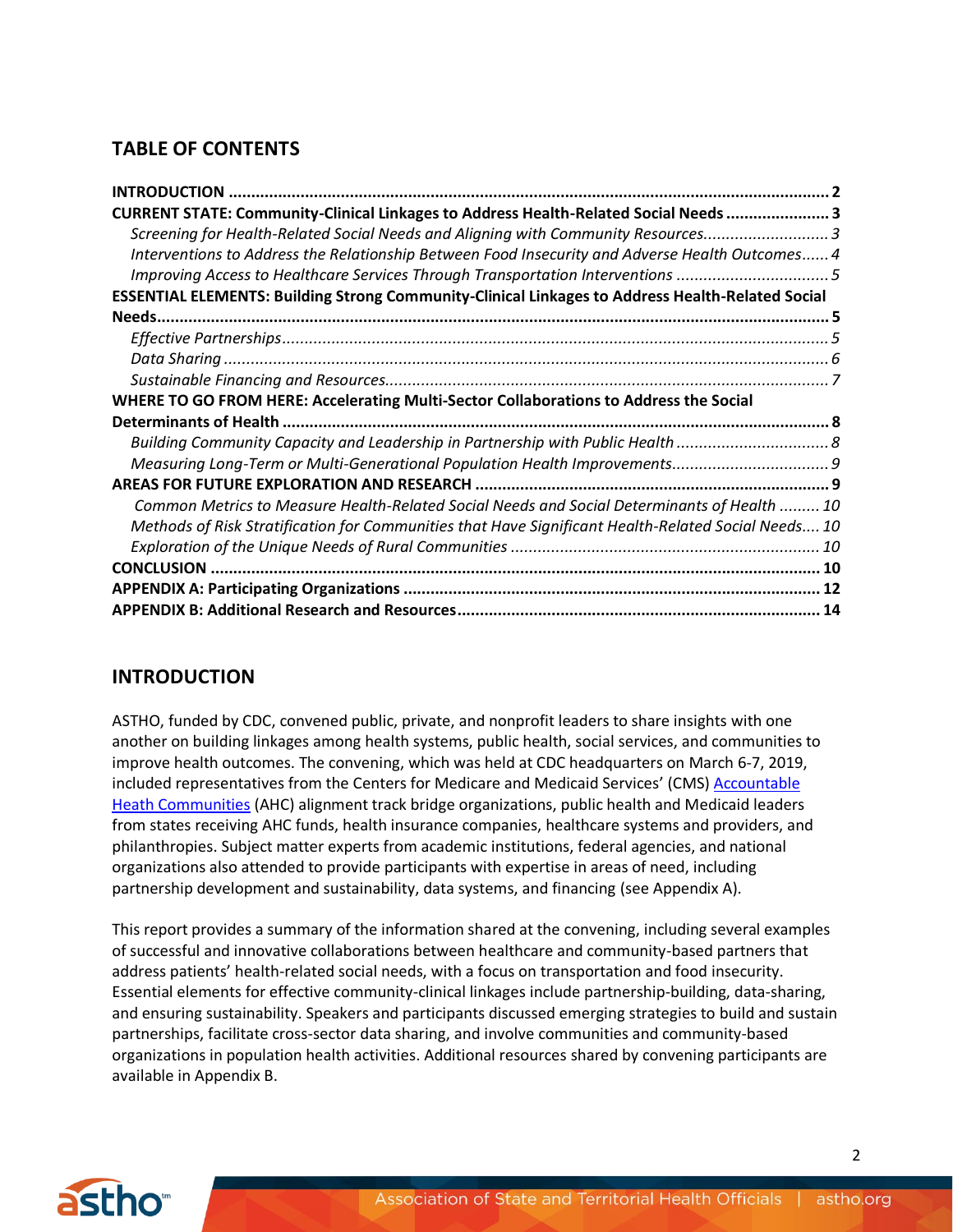# <span id="page-2-0"></span>**CURRENT STATE: Community-Clinical Linkages to Address Health-Related Social Needs**

Healthcare systems and insurance companies are increasingly recognizing the value of [partnering](https://www.chcs.org/partnering-improve-population-health-exploring-effective-community-based-organization-health-care-models/) with community-based organizations to address the health-related social needs of their patients.<sup>8</sup> Participants at the convening shared insights that healthcare delivery systems are beginning to move beyond traditional settings to support linkages between their patients and non-clinical community resources to deliver more effective, culturally competent care and reduce healthcare expenditures. For example, healthcare providers are screening patients for health-related social needs and referring patients that screen positively to in-house or community-based social services (e.g., navigator assistance, emergency food or nutritional assistance from food pantries, home-delivered meals, or temporary housing).

As more community-clinical linkages are established and strengthened, convening participants indicated that robust evaluation is needed to measure the outcomes of such social interventions. These evaluations could assess health outcomes and cost. In addition, convening participants and speakers noted that it is important to ensure that community capacity can meet an increased demand for social services generated from a rising number of provider and healthcare system referrals.

# <span id="page-2-1"></span>**Screening for Health-Related Social Needs and Aligning with Community Resources**

The Center for Medicare and Medicaid Innovation (CMMI) within CMS is exploring opportunities to support providers in delivering whole-person care that addresses patients' full range of health needs. For example, CMMI's AHC initiative pays jurisdictions to test whether systematically screening for and addressing five health-related social needs reduces total healthcare costs or improves health outcomes. The AHC model is focusing on five health-related social needs (housing instability, food insecurity,

transportation difficulties, utility assistance needs, and interpersonal safety) among populations that are dually eligible for Medicare and Medicaid. The AHC model fund[s bridge](https://innovation.cms.gov/initiatives/map/#model=accountable-health-communities-model)  [organizations](https://innovation.cms.gov/initiatives/map/#model=accountable-health-communities-model) that act as a hub to connect beneficiaries to community service providers. An evaluation will be completed after a five-year performance period in May 2022. 9

Several AHC bridge organizations participating in the convening reported challenges ensuring that community resources are available when a beneficiary screens positive for a healthrelated social need. To address this, one bridge organization [Kentucky Consortium](https://kcahc.med.uky.edu/)  [for Accountable Health](https://kcahc.med.uky.edu/) Communities, is

# **In the Field: Intermountain Healthcare**

Intermountain Healthcare and the [Utah Alliance for the](https://intermountainhealthcare.org/news/2018/06/new-alliance-seeks-to-promote-health-and-prevent-illness-by-addressing-social-determinants-of-health-in-ogden-st-george/)  [Determinants of Health](https://intermountainhealthcare.org/news/2018/06/new-alliance-seeks-to-promote-health-and-prevent-illness-by-addressing-social-determinants-of-health-in-ogden-st-george/) are funding two demonstrations targeting Utah Medicaid beneficiaries in Washington and Weber Counties. Both counties have lower-thanaverage life expectancy, high behavioral health needs, and high emergency department usage for nonemergency needs. Intermountain serves as the anchor institution and will invest \$12 million over three years to screen select beneficiaries for the same health-related social needs as the AHC model using the AHC screening tool. Intermountain will work with community partners to provide service navigation, create individualized social care and treatment plans, and provide linkages to community resources.

using th[e Community Asset Registry for the Empowerment of Kentucky](http://care-ky.org/) (CARE KY), which is a real time, web-based platform that can search for free or reduced-cost social service programs across participating

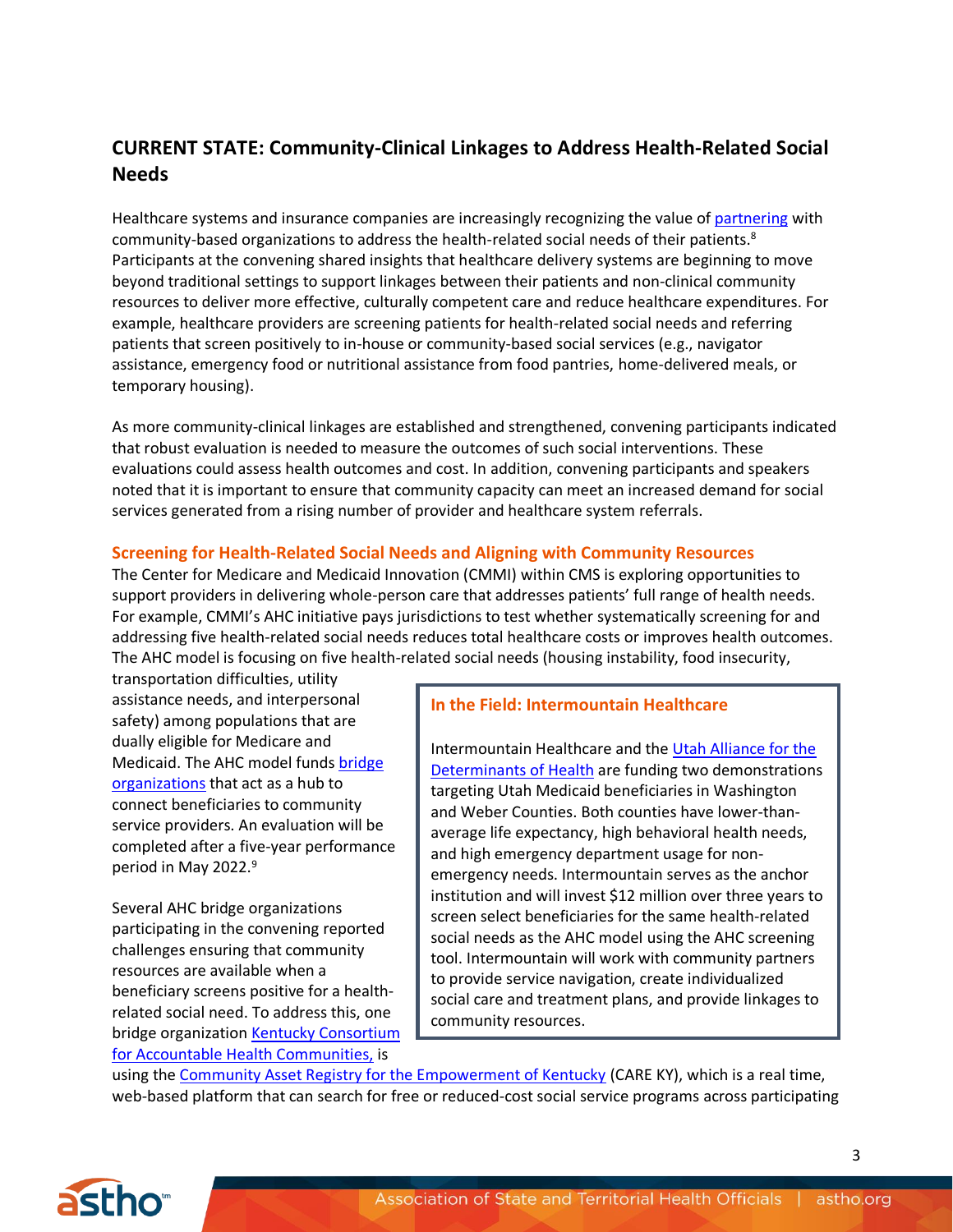counties. The consortium has enjoyed early success in connecting dually eligible populations with community resources.<sup>10, 11</sup> CARE KY attributes this in part to diligence in understanding the unique needs of the community.

CMMI's Accountable Health Communities model is not the only model that addresses unmet healthrelated social needs. There are also numerous AHC-like initiatives outside of CMS's purview—often identified as "accountable communities for health"—that screen and refer individuals for health-related social needs and attempt to bridge the gap between needed and available community services. Research from the [Funders Forum](http://accountablehealth.gwu.edu/) on Accountable Health at George Washington University has studied elements of effective accountable communities for health. In a presentation, a representative of the Funders Forum noted that early finding[s indicate](https://nam.edu/elements-of-accountable-communities-for-health-a-review-of-the-literature/) that successful accountable communities for health build on prior experience working across sectors, suggesting that cross-sector relationships can be a critical type of infrastructure for this model. In order to scale efforts across jurisdictions, funders and "anchor institutions" (the institutions in a community—such as hospitals, universities, and nonprofits that are established and tend not to move location) can consider targeting pilots and investments in communities where cross-sector partnerships are already in place.<sup>12</sup>

# <span id="page-3-0"></span>**Interventions to Address the Relationship Between Food Insecurity and Adverse Health Outcomes**

Speakers at the convening cited evidence-based research that indicates a substantial relationship between [food](#page-17-0)  [insecurity](#page-17-0) and adverse health outcomes, including obesity and barriers to chronic disease self-management (see Appendix B). Furthermore, speakers at the convening indicated that access to nutritional food options is an [essential](http://www.ifpri.org/topic/food-security)  [component](http://www.ifpri.org/topic/food-security) of food security.<sup>13</sup> Speakers suggested that stakeholders may benefit from exploring policies and partnerships that address barriers that prevent healthy eating, such as affordability and availability of fresh and nutritionally dense foods.

Speakers highlighted effective interventions to address food insecurity and nutrition, which can include enrollment and navigatio[n assistance](https://www.ncbi.nlm.nih.gov/pmc/articles/PMC5695644/) for the [Supplemental Nutrition Assistance](https://www.fns.usda.gov/snap/supplemental-nutrition-assistance-program)  [Program](https://www.fns.usda.gov/snap/supplemental-nutrition-assistance-program) (SNAP) and other nutritional programs, subsidization o[f community](https://www.tandfonline.com/doi/abs/10.1080/14735903.2016.1177866)[supported agriculture,](https://www.tandfonline.com/doi/abs/10.1080/14735903.2016.1177866) the [provision](http://www.hpoe.org/Reports-HPOE/2017/determinants-health-food-insecurity-role-of-hospitals.pdf) of

# **In the Field: Humana and Aetna Partner with Meals on Wheels**

Humana Inc. considers food insecurity to be a gap in care and responded by directly partnering with a community-based organization. Rather than creating its own meal delivery service, Humana joined [Meals on](https://press.humana.com/press-release/current-releases/humana-and-meals-wheels-america-team-provide-food-and-social-connecti)  [Wheels,](https://press.humana.com/press-release/current-releases/humana-and-meals-wheels-america-team-provide-food-and-social-connecti) which had existing infrastructure. Humana care managers identify members who need additional inhome support, and a Meals on Wheels volunteer visits for an hour each week. The visits offer an opportunity to screen for food insecurity, loneliness, and safety issues.

Aetna includes Meals on Wheels visits as a filed benefit under existing infrastructure through CMS. Aetna's [partnership](https://cvshealth.com/newsroom/press-releases/meals-wheels-america-and-aetna-form-innovative-collaboration-improve-senior) with Meals on Wheels aims to improve care coordination for high-risk and high-need Medicare and Medicaid populations. Meals on Wheels uses its technology platform to share information with Aetna case managers, so Aetna can better deliver clinical services and Meals on Wheels can connect members with additional community programs that address their health-related social needs.

healthy foods at hospital-based food pantries, [delivery](https://www.healthaffairs.org/doi/10.1377/hlthaff.2017.0999) of healthy foods, and the creation of medically [tailored meals.](https://jamanetwork.com/journals/jamainternalmedicine/fullarticle/2730768)<sup>14, 15, 16, 17, 18, 19</sup> Health systems and other organizations are blending these interventions to meet the specific needs of local communities affected by high levels of food insecurity. Healthcare

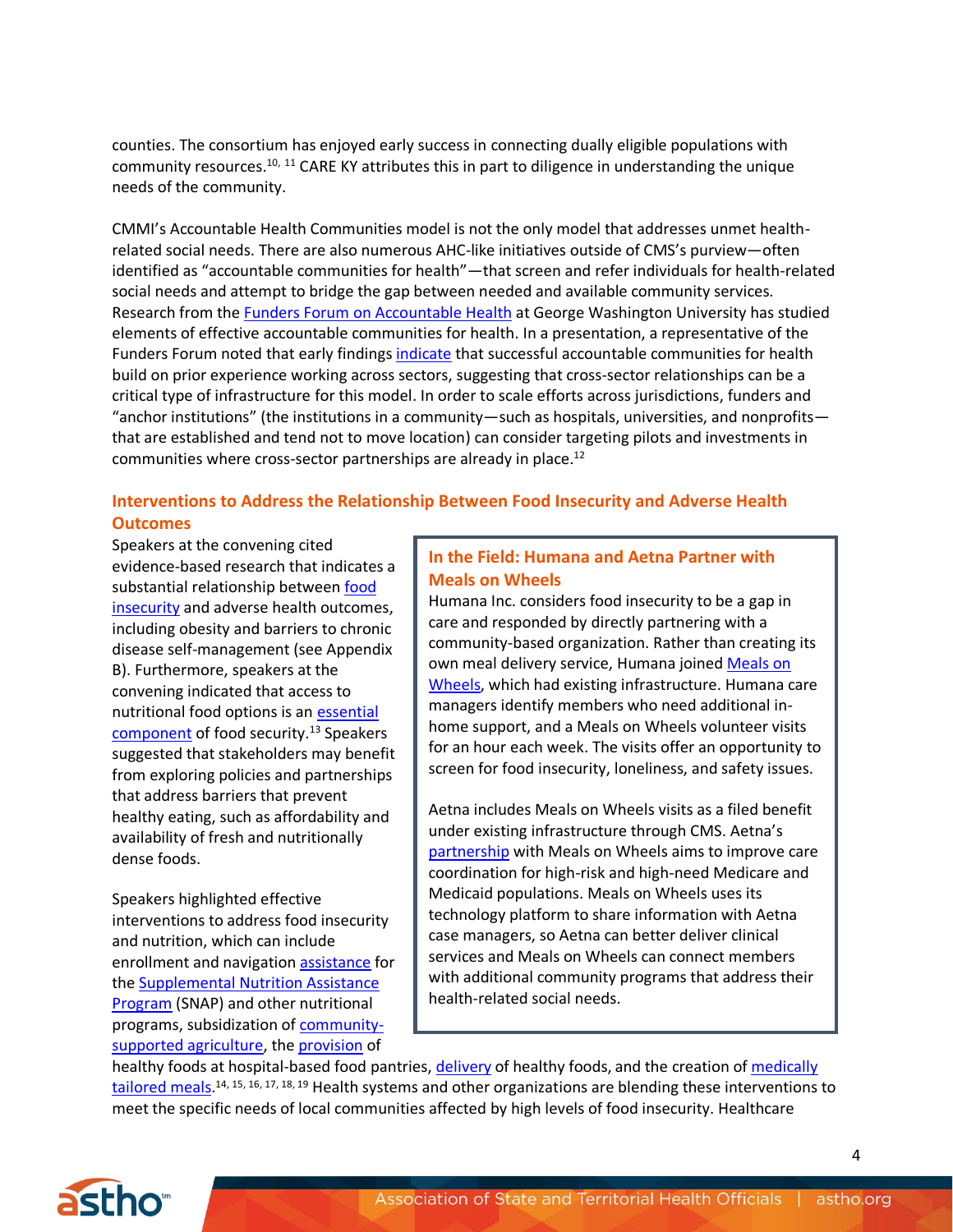organizations can also consider partnering with existing community-based organizations that are already trusted by community members. Finally, policymakers can focus on [streamlining eligibility](https://aspe.hhs.gov/report/examples-promising-practices-integrating-and-coordinating-eligibility-enrollment-and-retention-human-services-and-health-programs-under-affordable-care-act/1-streamlining-eligibility) for SNAP t[o expand access](https://www.cbpp.org/research/food-assistance/snaps-broad-based-categorical-eligibility-supports-working-families-and) to nutritional services.<sup>20</sup>

## <span id="page-4-0"></span>**Improving Access to Healthcare Services Through Transportation Interventions**

Healthcare systems are partnering with transportation agencies and private companies to address [transportation](#page-19-0) needs among high-risk patients, including seniors and individuals with disabilities (see Appendix B). Beyond improving patients' ability to access healthcare services, speakers at the convening indicated that transportation services led to improved patient satisfaction, reduced social isolation, and improved access to social services. Therefore, investments in a single health-related social need may generate positive outcomes for patients in other facets of their lives.

# **In the Field: MARTA, Atlanta Regional Commission, and Grady Health System**

The Metropolitan Atlanta Rapid Transit Authority (MARTA) partnered with the Atlanta Regional Commission and Grady Health System to pilot a Rides to [Wellness](https://www.empowerline.org/blog/rides-to-wellness-in-atlanta/) program. The pilot, funded by the Federal Transit Administration's Rides to Wellness program grant, trained participants to use public transportation more confidently, enrolled participants in reduced fare programs, and provided complimentary MARTA passes. The program engaged the community in three listening sessions. During the pilot, launched in November 2017, Grady Health System reported a 39 percent increased appointment attendance rate and a 40 percent lower noshow rate. Participants have also reported three fewer "unhealthy days" each month.

# **In the Field: Lyft and CareMore Health**

Lyft and CareMore Health [partnered](https://www.ajmc.com/focus-of-the-week/caremore-finds-success-using-lyft-to-transport-medicare-beneficiaries-to-appointments) to provide non-emergency transportation services for elderly patients.<sup>21</sup> Nationally, 21 percent of Medicare beneficiaries do not drive and 3.6 million Americans miss healthcare appointments due to transportation barriers. This initiative reduced transportation wait times for CareMore beneficiaries by 45 percent, lowered individual ride costs 39 percent, and maintained a patient satisfaction rate of 97 percent.

# <span id="page-4-1"></span>**ESSENTIAL ELEMENTS: Building Strong Community-Clinical Linkages to Address Health-Related Social Needs**

Convening attendees represented health systems and community-based organizations that are pursuing cross-sector partnerships to address health-related social needs. During the convening, attendees and speakers highlighted what they considered as essential elements of strong community-clinical linkages. These elements include dedicated time and resources to build and maintain [partnerships,](#page-18-0) infrastructure to [share data](#page-14-0) between partners and with the community, and movement from grant-funded pilots toward long-term sustainable *financing mechanisms* (see Appendix B).

# <span id="page-4-2"></span>**Effective Partnerships**

Several speakers commented that effective cross-sector partnerships require investments of time, energy, and resources. High-performing partnerships are characterized by a shared vision or understanding of the goal, as well as a commitment to shared planning. Successful partnerships often work through an initial, discrete challenge and then build from that success.

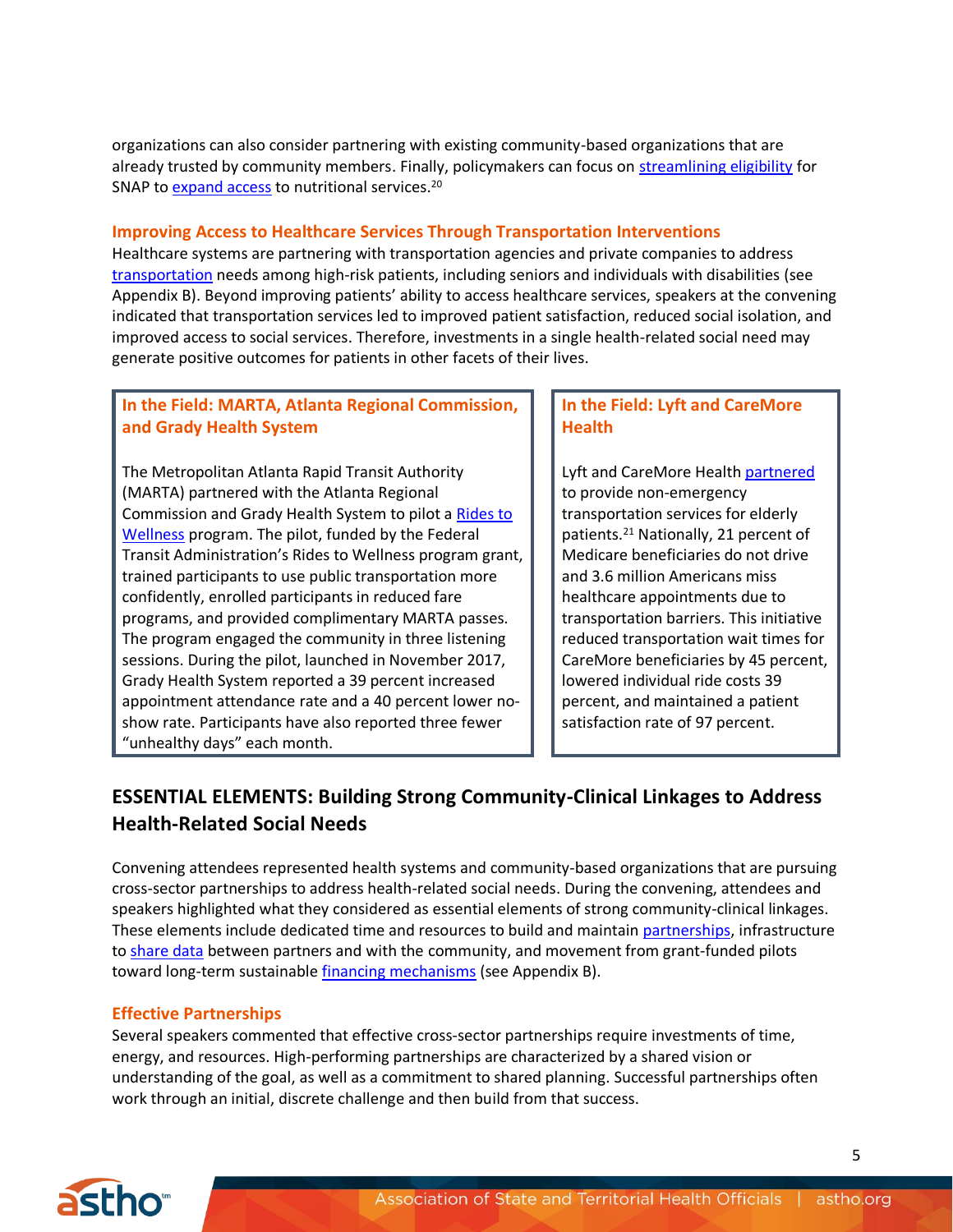Convening participants expressed that community participation can help ensure that interventions are culturally appropriate and responsive to the needs of the target population and that it is a critical element to sustained partnerships. Convening participants emphasized that community representatives must be included in decision making and priority-setting structures. Community health workers and social service providers can share valuable community experiences with healthcare delivery systems. Throughout the convening, speakers—including representatives of national public health associations repeated that community engagement requires deliberate investments in staff time and ongoing interaction.

Speakers commented that effective partnerships can vary in structure, and discussed one of [distributed](https://www.rethinkhealth.org/the-rethinkers-blog/distributing-leadership-to-transform-health-ecosystems/)  [leadership,](https://www.rethinkhealth.org/the-rethinkers-blog/distributing-leadership-to-transform-health-ecosystems/) where roles and leadership are distributed according to the objectives of the group and the regional ecosystem.<sup>22</sup> For example, cross-sector partners may find value in considering the target population of an intervention (such as seniors) and then thinking strategically about which agency would be an appropriate anchor institution (such as the [Area Agency on Aging\)](https://www.ncbi.nlm.nih.gov/pubmed/29309226).<sup>23</sup> [Research](https://www.ncbi.nlm.nih.gov/pubmed/28925041) from University of California, Berkeley indicates that high-performing partnerships between health systems and communities—as measured by low readmission rates and low preventable hospitalizations—had networks in place that included social services as a central stakeholder, rather than just focusing on partners from the clinical community.<sup>24</sup>

Both speakers and participants noted that common barriers to successful partnerships include inadequate infrastructure, insufficient funding, poor leadership, lack of authority to enable action, and political resistance.<sup>25</sup> Evaluating partnerships may provide useful information on the role of collaboration and its impact on patient satisfaction and healthcare costs.

## <span id="page-5-0"></span>**Data Sharing**

Speakers stated that sharing data across sectors and wit[h community-based organizations](https://www.academyhealth.org/publications/2019-04/community-based-organizations-are-sharing-data-across-sectors-improve-health) may facilitate the development of [whole-person](https://dashconnect.org/2017/09/12/issue-brief-coordinated-whole-person-care-that-addresses-social-determinants-of-health/) systems of care and advance program, policy, and environmental change.<sup>26, 27</sup> Speakers indicated that [cross-sector](#page-14-0) data can help map available community resources, target new services based on community need, monitor and evaluate the effectiveness of communitywide interventions, and illustrate root causes of health inequities at the community-level (see Appendix B).

Convening participants stated that strong cross-sector data coordination requires aligned incentives and interoperability with and among community-based organizations. It is equally important for communitybased organizations and social services to share data with one another as it is to share data with a health system or anchor institution. However, community-based and social service providers often do not have the same capacity with respect to data infrastructure, staff, or resources.

There are examples, however, of communities who are moving forward with sharing data despite this disparity in resources. For example, the nationwide [Data Across Sectors for Health](http://dashconnect.org/) (DASH) initiative aims to collect information from communities who are successfully sharing data across sectors to improve community health.<sup>28</sup> DASH is creating a body of knowledge on barriers, promising practices, and indicators of progress for multi-sector data-sharing, and provides webinars and mentorship opportunities for cross-sector partners. In addition, *Pieces Technologies*, Inc. is developing software for community-based organizations that supports interoperable case management systems with hospitals and health plans and manages bidirectional referrals.<sup>29</sup> Convening speakers on a data panel suggested

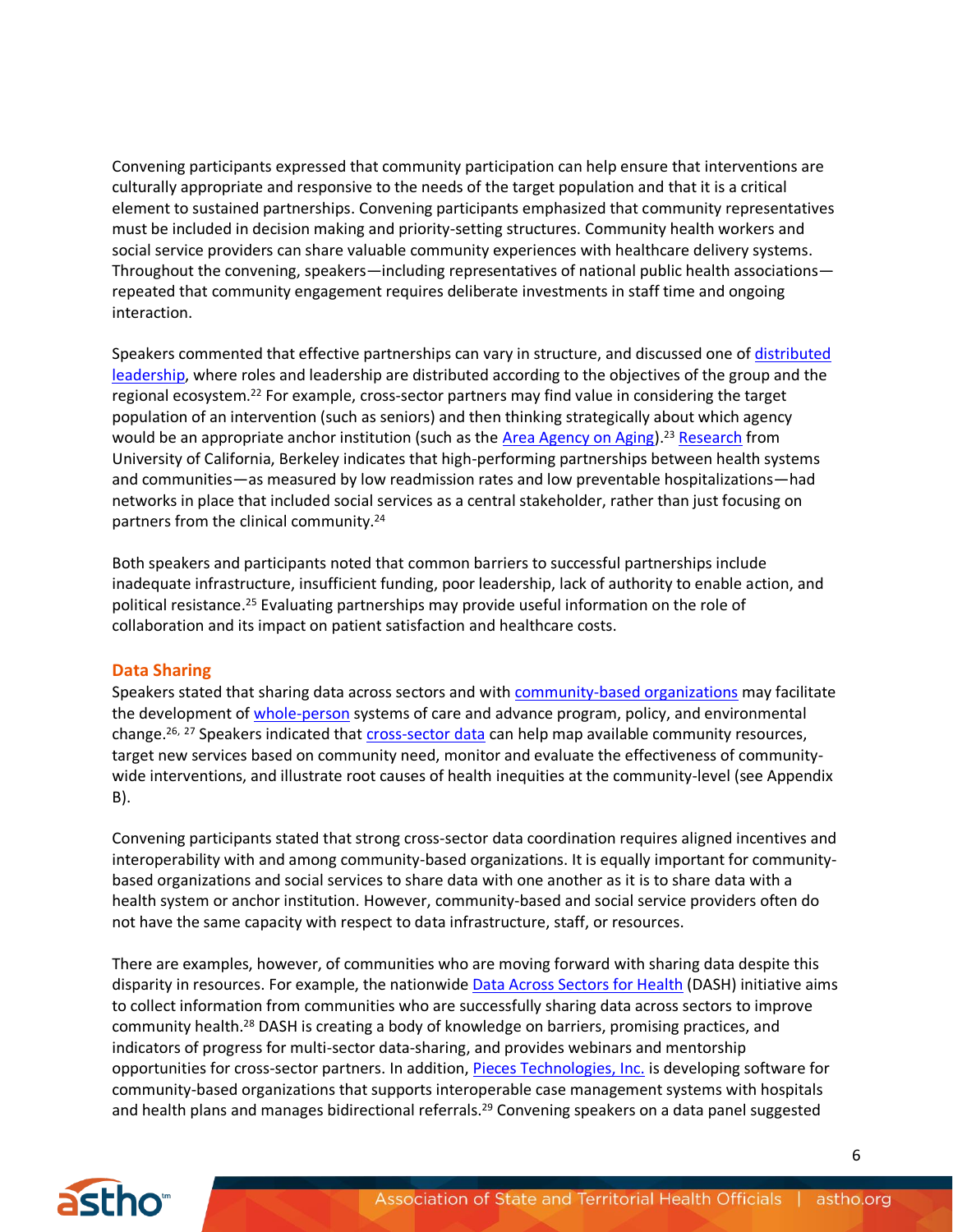that communities and healthcare partners can look for creative opportunities to better utilize existing and available data, while possibly reducing resources spent on patient intake processes.

In addition, convening speakers noted that cross-sector partners may be well served by creating memoranda of understanding and formalized data use agreements that create a governance structure and framework for sharing data. Leaders of cross-sector partnerships may consider reviewing existing [research and resources](#page-14-0) that break down misconceptions about patient privacy (see Appendix B).

## <span id="page-6-0"></span>**Sustainable Financing and Resources**

Participants noted that interventions that address health-related social needs are commonly financed through grant funding. Participants continually identified the need to move toward long-term, sustained financing. Emerging financing vehicles and payment mechanisms can be deployed to make improvements in population health. [Alternative](http://hcp-lan.org/workproducts/apm-refresh-whitepaper-final.pdf)  [payment models](http://hcp-lan.org/workproducts/apm-refresh-whitepaper-final.pdf) that utilize population-based payments (like global budgets) are a departure from traditional fee-for-service structures and can be used to integrate finance and delivery arrangements to advance community health initiatives.<sup>30</sup> Multisectoral funds can be **blended** (meaning that funds from multiple funding streams are combined into one pot, and services are financed out of that pot without distinction regarding where original funding came from) or braided (meaning that funds from multiple funding streams are combined, with careful accounting for how dollars from each funding source

# **Return on Investment of Cross-Sector Partnerships**

The value of cross-sector interventions is generally viewed as a combination of reducing costs and improving health outcomes. The Commonwealth Fund speakers stated that community-based organizations often struggle with how to calculate the significance of their role in achieving that value, especially in the context of establishing appropriate reimbursement for participating in an initiative to address health-related social needs. The Commonwealth Fund therefore developed [a return on investment](http://tools.commonwealthfund.org/roi-calculator) [calculator,](http://tools.commonwealthfund.org/roi-calculator) which can be a tool to estimate an initiative's baseline, impact of service cost and utilization, and results.

are spent).<sup>31</sup> In addition, speakers noted that financing vehicles like charitable hospital community benefit, pay for success or social impact bonds, community development financial institutions, and prevention and wellness trusts may be sustainable financing alternatives. $32$ 

The current shift in healthcare to reimburse for value rather than volume highlights the importance of addressing health-related social needs. However, speakers on a panel of private insurance companies suggested that insurers and providers will need incentives and infrastructure to demonstrate the value proposition of investments in community-clinical linkages.

As cross-sector partners pursue various financing mechanisms, convening participants stated that an essential consideration for sustainability is determining how to equitably reinvest generated savings back into the community to build capacity at the local level. An academic researcher at the convening commented that partnerships need to be mutually advantageous in both return and risk among partners. For example, risk-based, shared-savings models that include healthcare and community-based organizations in the network are more likely to succeed when community-based organizations are eligible to earn incentive funds for improving health outcomes.

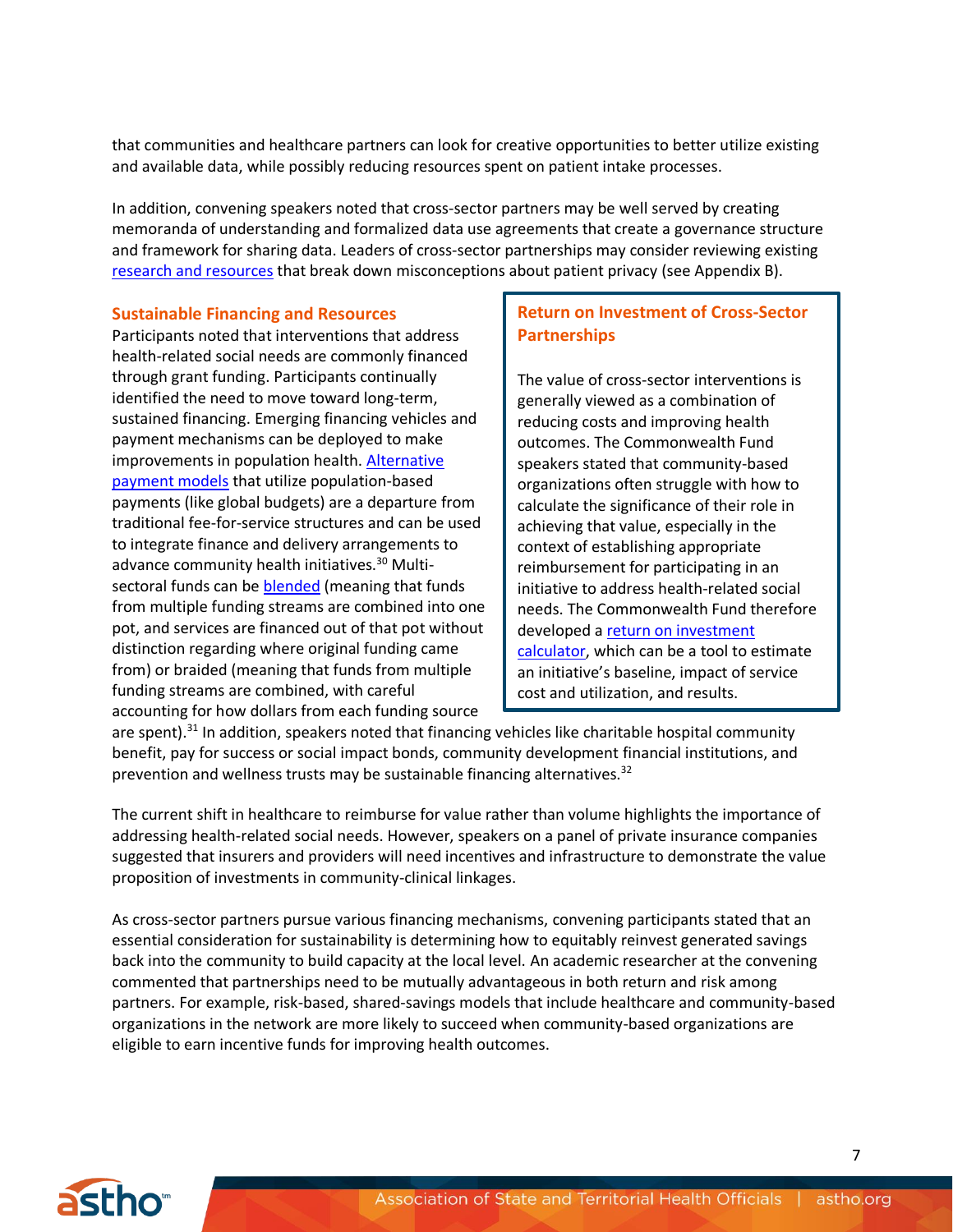# <span id="page-7-0"></span>**WHERE TO GO FROM HERE: Accelerating Multi-Sector Collaborations to Address the Social Determinants of Health**

In order to move prevention upstream and improve the health of an entire community or population, convening participants stated that multi-sector partnerships are an essential ingredient to addressing underlying social and economic conditions that impact health (such as institutional racism, lack of

available and affordable housing supply, or poverty).

The healthcare system has acknowledged and is taking action towards [mediating](https://www.healthaffairs.org/do/10.1377/hblog20190115.234942/full/) the unmet health-related social needs of individual, often high-risk, patients. $33$  As the healthcare system continues to forge multisectoral partnerships with public health and non-health sectors, there is an opportunity for leadership across sectors to work together to make advances toward addressing individual health-related social needs and simultaneously improving community-wide social determinants of health.

# <span id="page-7-1"></span>**Building Community Capacity and Leadership in Partnership with Public Health**

# **In the Field: Live Well San Diego**

[Live Well San Diego](http://www.livewellsd.org/) is a coalition with a shared mission to help communities build better health, live safely, and thrive. Early projects aimed to combat hypertension and obesity through community partnerships. The local health and human services agency served as the central convener to align the strategy and measures between partners, but each stakeholder used a hub and spoke model to determine its own unique skills and activities. The number of partners has grown as other organizations recognize the community health improvements, like a 20 percent reduction in childhood obesity in the Chula Vista school district after six years, and a 14 percent lower heart attack rate than anywhere else in the state.

Convening participants generally acknowledged that community leadership is critical to ensure that any intervention is responsive to the community's identified needs and is accessible to community members. Interventions to improve health-related social needs often include opportunities for [community-level engagement](https://www.commonwealthfund.org/publications/newsletter-article/improving-population-health-through-communitywide-partnerships) and feedback.<sup>34</sup> However, participants stated that multi-sector partnerships that advance the social determinants of health can be most effective and responsive to local priorities when the target community or population has a [leadership role.](https://www.ncbi.nlm.nih.gov/pmc/articles/PMC5048675/)<sup>35</sup> For example, the Rhode Island Department of Health funds and provides technical assistance to geographically-based [Health Equity Zones,](http://www.health.ri.gov/programs/detail.php?pgm_id=1108) which pursue community-led processes to identify community needs and approaches to prevent chronic disease, improve birth outcomes, and improve neighborhoods' socioeconomic and environmental conditions.<sup>36</sup>

In addition, there was general agreement among convening participants that community-based organizations can build capacity to engage with health systems in contractual negotiations. Communitybased organizations could benefit from technical assistance to develop their value proposition with respect to investment and reimbursement negotiations. Some stakeholders expressed concern that without the ability to establish their value and successfully negotiate reimbursement, community-based organizations and social services may become "medicalized" (owned by healthcare delivery systems and operated in a way that advances medical priorities, not community-driven priorities).

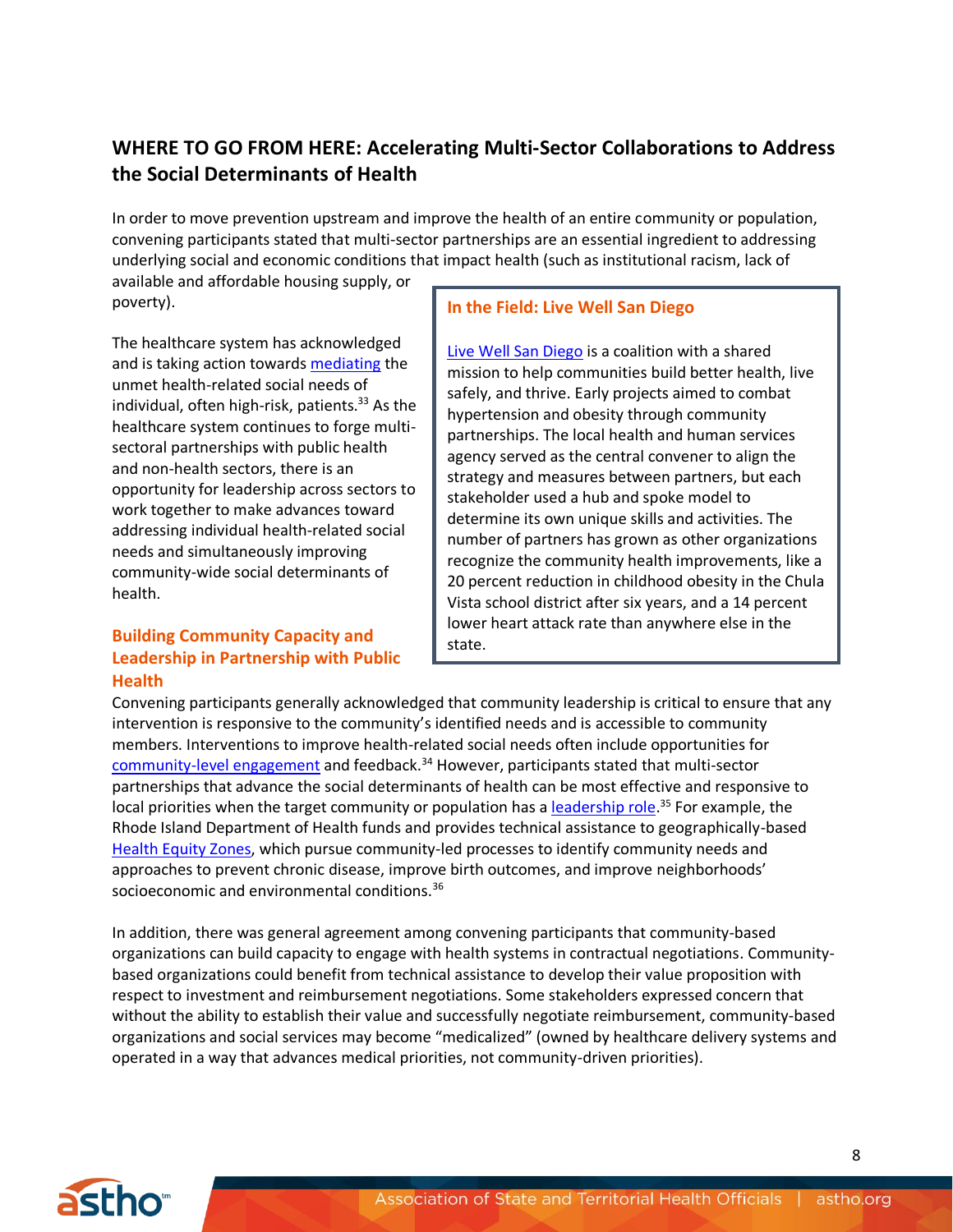State health officials who attended the convening noted that public health departments are essential and valuable partners for healthcare delivery systems because public health leaders can build opportunities for cross-sector, community-led collaborations. In particular, the public health system is well positioned to prevent siloed or "medicalized" community resources. State and local health agencies are closely engaged with the community and are available to providers, patients, health systems, and community-based organizations alike. State and territorial health agencies are well equipped to collect and manage data and navigate contractual relationships, which may help centralize health agencies in efforts to scale promising community-wide interventions. [Community development financial institutions](https://www.pcdc.org/pcdc-resources/capacity-building-resources/) may also be valuable partners to strengthen community capacity by providing additional financial resources to communities.<sup>37</sup>

# <span id="page-8-0"></span>**Measuring Long-Term or Multi-Generational Population Health Improvements**

A panel of private insurance companies indicated that, even as the healthcare system advances toward value-based payments, providers and insurance companies face certain constraints regarding how they conduct business. Often, the value proposition of a social intervention is calculated in terms of short-term health improvements or reduced healthcare spending and utilization—which can lead to relatively short-term cost savings and investments. Insurance companies and the healthcare delivery system can achieve these goals by addressing health-related social needs at an individual level, often among the highest healthcare utilizers.

However, the same individual-level social needs will likely continue to reappear among patient populations unless attention and coordinated action are also focused on upstream, communitywide prevention efforts that can better achieve long-term improvements in population health. Convening participants generally indicated that long-term or multi-generational evaluations would be beneficial, especially to evaluate improvements in health equity and decreases in health disparities not traditionally captured in economic return on investment studies.

# **Research from Behavioral Economics**

The meeting's keynote speaker, a researcher from the University of Pennsylvania, said that lessons from behavioral economics can help transform the health system in a way that improves population health outcomes and moves toward value by influencing behavior change among both patients and providers. According to the speaker, health systems can:

- Change defaults from "opt in" programs to "opt out" programs so that patients take advantage of offered services at higher rates.
- Invest time and attention in simplifying complicated processes, such as social service navigation.
- Reduce out-of-pocket costs and provide positive incentives.
- Ensure payment transformation efforts that set reasonable goals that can be achieved. The focus of systems change should be on improvement, not perfection.

# <span id="page-8-1"></span>**AREAS FOR FUTURE EXPLORATION AND RESEARCH**

Participants noted that population health improvement strategies may vary according to the community context and social needs of a given population or sub-population. Meanwhile, it will be important to identify the fundamental factors of success common across AHC-like initiatives to serve as a basis for

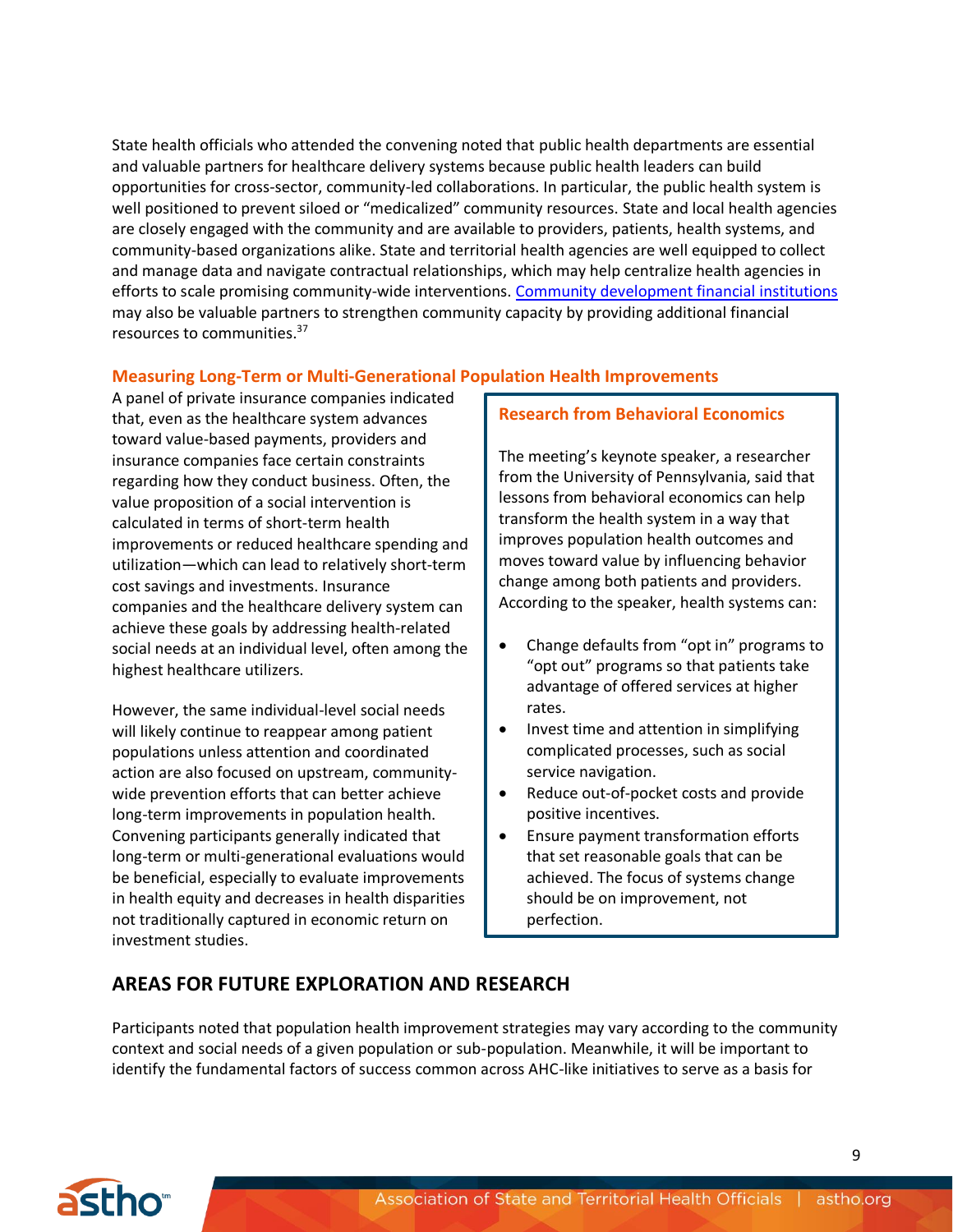technical assistance and to scale promising models. Participants identified the following areas for future exploration:

## <span id="page-9-0"></span>**Common Metrics to Measure Health-Related Social Needs and Social Determinants of Health**

Many healthcare systems are screening patients for health-related social needs, including transportation and nutrition. Public health and other stakeholders similarly hold a wealth of data on the social determinants of health but, there is a [wide variety of indicators collected](#page-15-0) and little alignment among organizations and sectors (see Appendix B). This can hamper efforts to compare the outcomes of interventions that address the social determinants of health or to facilitate cross-sector informationsharing.

# <span id="page-9-1"></span>**Methods of Risk Stratification for Communities that Have Significant Health-Related Social Needs**

Cross-sector partners may maximize the effectiveness of their resources and improve health outcomes by stratifying a population by risk and targeting certain types of interventions toward specific segments of a community. For example, convening speakers indicated that low-risk populations might receive more benefit from preventive programs than higher-intensity interventions. Further research is needed to understand how aggressively to intervene—and at what stage, and for how long—across different population groups. In addition, future study could investigate the long-term outcomes of various population health interventions to assess whether different approaches (e.g., those based on age or cultural background) affect individuals differently and study how long specific populations benefit from an intervention.

# <span id="page-9-2"></span>**Exploration of the Unique Needs of Rural Communities**

Provider and social service networks vary between urban and [rural communities,](https://www.ruralhealthinfo.org/topics/healthcare-access) as can factors such as the availability of broadband internet and health workforces.<sup>38</sup> In addition, rural community-based organizations and health systems may face unique challenges to establish and maintain partnerships due to a lack of proximity.<sup>39</sup> As researchers evaluate common factors of success and failures across AHClike interventions, specific attention paid to rural communities could be beneficial.

# <span id="page-9-3"></span>**CONCLUSION**

This convening brought together stakeholders across sectors to share their experiences with one another in forming and sustaining partnerships that address health-related social needs. Many participants suggested that system-level thinking can change not just the symptoms of unaddressed social needs but also the causes, which cannot be addressed through healthcare service delivery alone. The broad health system—encompassing healthcare, public health, insurance companies, and social services—recognizes the value of investing in community-level resources and relationships in order to facilitate lasting change. Many participants commented that all partners must work to intentionally design and maintain cross-sector partnerships. Participants also suggested that sustainable funding strategies can ensure lasting impact beyond a single pilot or grant program. Stakeholders agreed on high-level direction and the importance of community-clinical linkages, and were excited by the opportunity to share innovative approaches to address social needs to improve health outcomes. At the same time, the practical realities of how to operationalize, spread, or scale this work continue to be important challenges that stakeholders are eager to tackle within their communities.

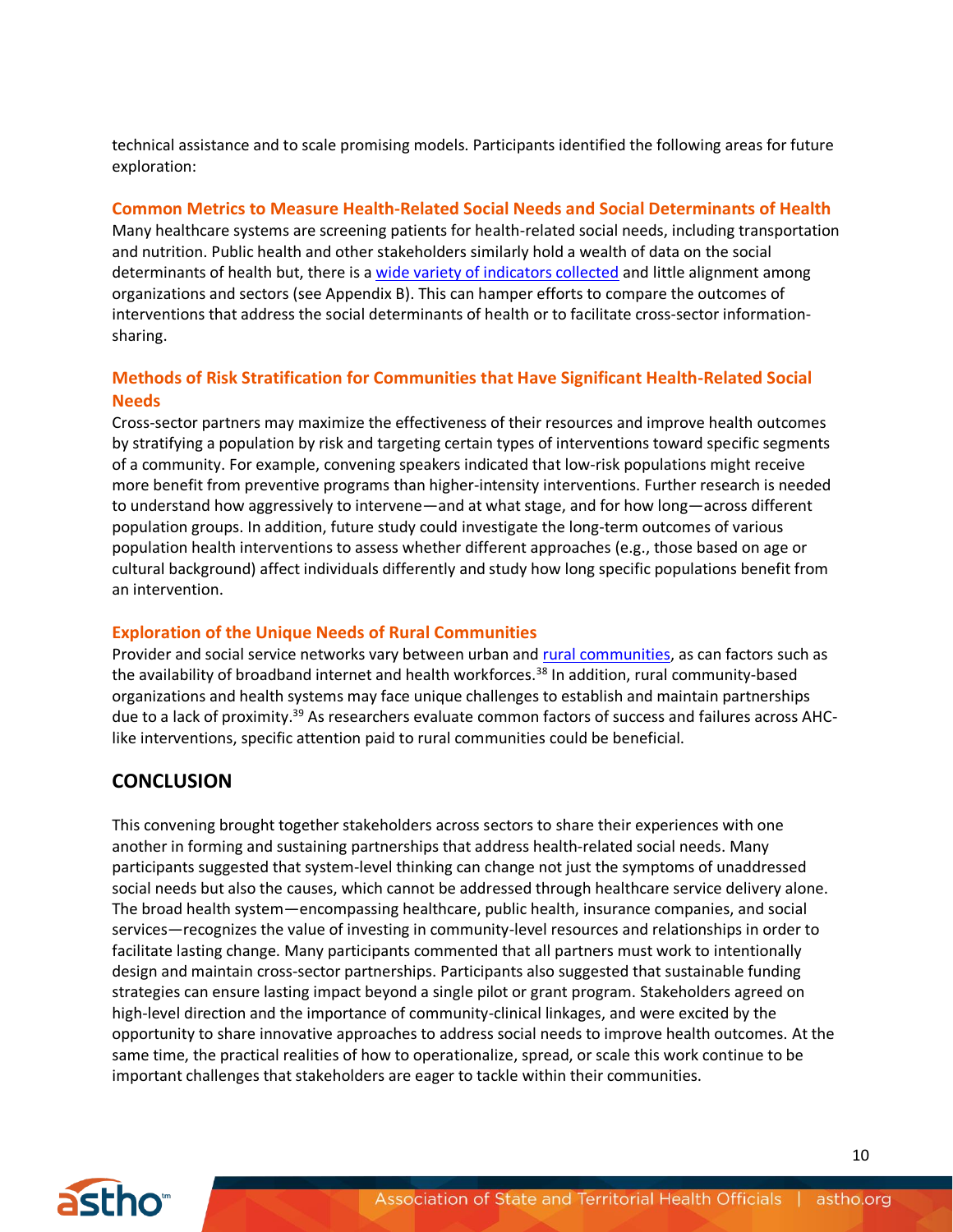The remainder of this document includes resources submitted by convening participants to benefit other interested stakeholders. Topics span behavioral economic principles in health insurance benefit design, cross-sector data-sharing models, partnership-building strategies, food security, and transportation.

<span id="page-10-0"></span>*Funding for this manuscript was made possible by cooperative agreement OT18-1802 between ASTHO and CDC for State Public Health Capacity Building. The findings and conclusions in this report are those of the authors and do not represent the official position or policy of, or implied endorsement by, the Centers for Disease Control and Prevention, the U.S. Department of Health and Human Services or the U.S. Government.*

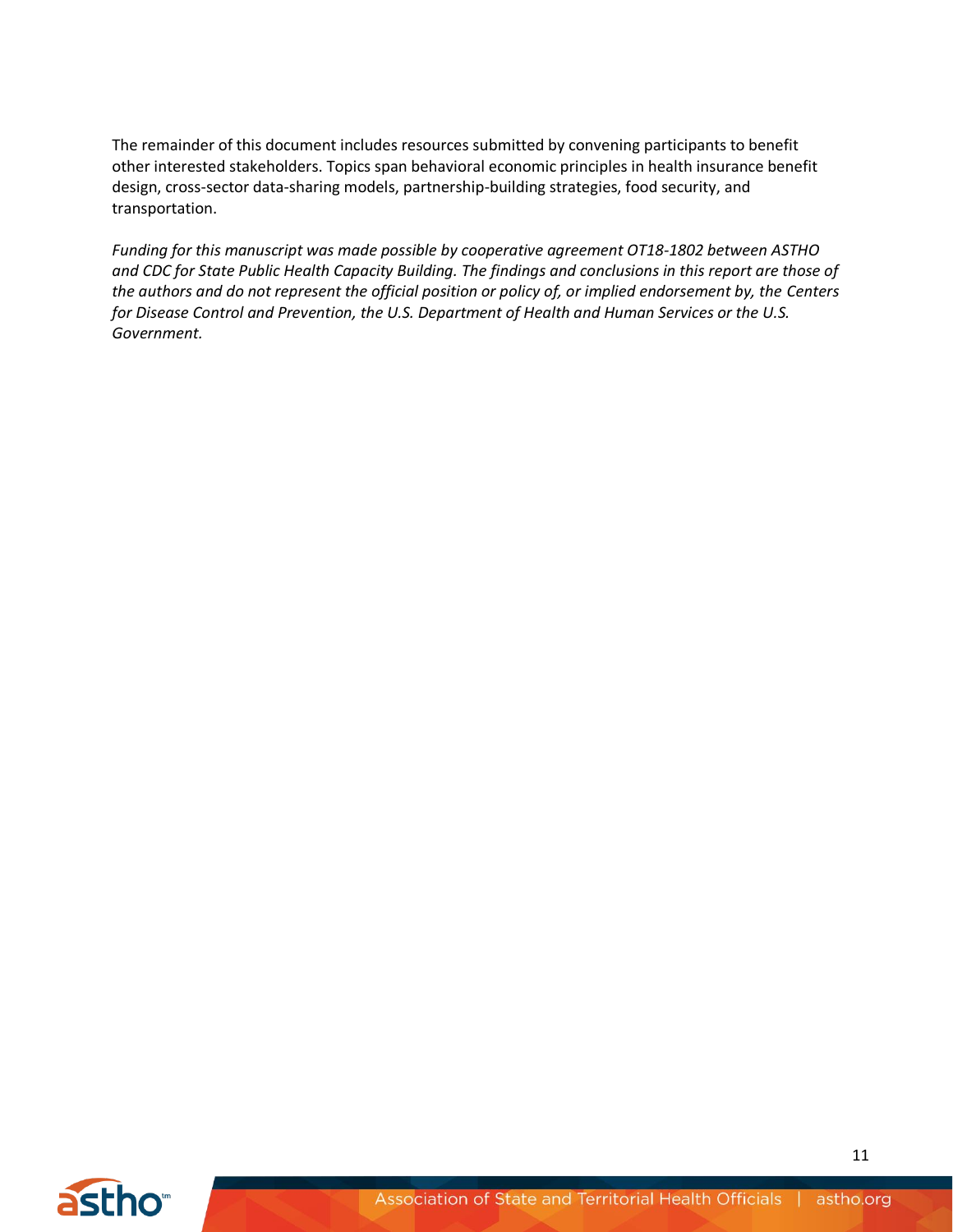# APPENDIX A: Participating Organizations

ASTHO thanks the 100+ organizations and agencies, who participated in the convening:

- [Aetna](https://www.aetna.com/)
- [American Hospital Association](https://www.aha.org/)
- [AmeriHealth Caritas DC](https://www.amerihealthcaritasdc.com/)
- [Anthem](https://www.anthem.com/)
- [ARCHI Collaborative](http://archicollaborative.org/)
- [Arizona Department of Health Services](https://azdhs.gov/)
- [Baltimore City Health Department](https://health.baltimorecity.gov/)
- [Blue Shield of California Foundation](https://blueshieldcafoundation.org/)
- [BUILD Health Challenge](https://buildhealthchallenge.org/)
- [California Accountable Communities for](https://cachi.org/)  [Health Initiative](https://cachi.org/)
- [Camden Coalition of Healthcare Providers](https://www.camdenhealth.org/)
- [CareMore](https://www.caremore.com/)
- [Care New England Health System](http://www.carenewengland.org/)
- [Centene](https://www.centene.com/)
- [Center for Medicaid and CHIP Services](https://www.medicaid.gov/)
- [Center for Medicare and Medicaid](https://innovation.cms.gov/)  [Innovation](https://innovation.cms.gov/)
- [Centers for Disease Control and](https://www.cdc.gov/)  **[Prevention](https://www.cdc.gov/)**
- [Cigna](https://www.cigna.com/)
- [Colorado Department of Public Health and](https://www.colorado.gov/cdphe)  [Environment](https://www.colorado.gov/cdphe)
- [Commonwealth Fund](https://www.commonwealthfund.org/)
- [Connecticut Department of Social Services](https://portal.ct.gov/DSS)
- [Danbury Hospital](https://www.danburyhospital.org/)
- [Data Across Sectors for Health](https://dashconnect.org/)
- [Delta Health Alliance, Inc.](https://deltahealthalliance.org/)
- [Denver Regional Council of Governments](https://drcog.org/)
- [Federal Transit Administration](https://www.transit.dot.gov/)
- [Feeding America](https://www.feedingamerica.org/)
- [Funders Forum on Accountable Health](http://accountablehealth.gwu.edu/)
- [Georgia Health Policy Center](https://ghpc.gsu.edu/)
- [Grady Health System](https://www.gradyhealth.org/)
- [Hawaii Department of Human Services](http://humanservices.hawaii.gov/)
- [HealthBegins](https://www.healthbegins.org/)
- [Health Net of West Michigan](https://healthnetwm.org/)
- [Health Quality Innovators](http://www.hqi.solutions/)
- [Health Resources and Services](https://www.hrsa.gov/)  [Administration](https://www.hrsa.gov/)
- [Heluna Health](https://www.helunahealth.org/)
- [Humana](https://www.humana.com/)
- **[Institute for Healthcare Improvement](http://www.ihi.org/)**
- [Intermountain Healthcare](https://intermountainhealthcare.org/)
- [Kaiser Permanente](https://healthy.kaiserpermanente.org/)
- [Kentucky Cabinet for Health and Family](https://chfs.ky.gov/Pages/index.aspx)  **[Services](https://chfs.ky.gov/Pages/index.aspx)**
- [Kentucky Department for Public Health](https://chfs.ky.gov/agencies/dph/Pages/default.aspx)
- [Life Connect Health](https://www.lifeconnecthealth.com/)
- [Louisiana Department of Health](http://www.ldh.la.gov/)
- [Lyft](https://www.lyft.com/)
- [Maryland Department of Health](https://health.maryland.gov/pages/index.aspx)
- [Merck and Co.](https://www.merck.com/index.html)
- [Michigan Department of Health and](https://www.michigan.gov/mdhhs)  [Human Services](https://www.michigan.gov/mdhhs)
- [Mississippi Department of Human Services](https://www.mdhs.ms.gov/)
- [MyHealth Access Network, Inc.](https://myhealthaccess.net/)
- [National Association of County and City](https://www.naccho.org/)  [Health Officials](https://www.naccho.org/)
- [National Association of Medicaid Directors](http://medicaiddirectors.org/)
- [National Center for Mobility Management](https://nationalcenterformobilitymanagement.org/)
- [National Quality Forum](https://www.qualityforum.org/Home.aspx)
- Network [for Public Health Law](https://www.networkforphl.org/)
- [New Jersey Department of Health](https://www.nj.gov/health/)
- [New Mexico Department of Health](https://nmhealth.org/)
- [New Mexico Department of Human](https://www.hsd.state.nm.us/)  **[Services](https://www.hsd.state.nm.us/)**
- [New York Health + Hospitals](https://www.nychealthandhospitals.org/)
- [New York State Department of Health](https://www.health.ny.gov/)
- [Northwest Colorado Health](https://northwestcoloradohealth.org/)
- [Novartis](https://www.novartis.com/)
- [Office of the U.S. Surgeon General](https://www.hhs.gov/surgeongeneral/index.html)
- [Oklahoma Health Care Authority](http://www.okhca.org/)
- Oklahoma State [Department of Health](https://www.ok.gov/health/)
- [Oregon Health & Science University](https://www.ohsu.edu/)
- [Parkland Center for Clinical Innovation](https://pccinnovation.org/)
- [Pennsylvania Department of Public](http://www.dhs.pa.gov/)  **[Welfare](http://www.dhs.pa.gov/)**
- [Pieces Technology, Inc.](https://piecestech.com/)
- [Pool Health Care Trust](https://pooltrust.org/)
- [Presbyterian Healthcare Services](https://www.phs.org/Pages/default.aspx)
- [Primary Care Development Corporation](https://www.pcdc.org/)
- [Purpose Built Communities](https://purposebuiltcommunities.org/)
- **[Reading Hospital](https://reading.towerhealth.org/)**

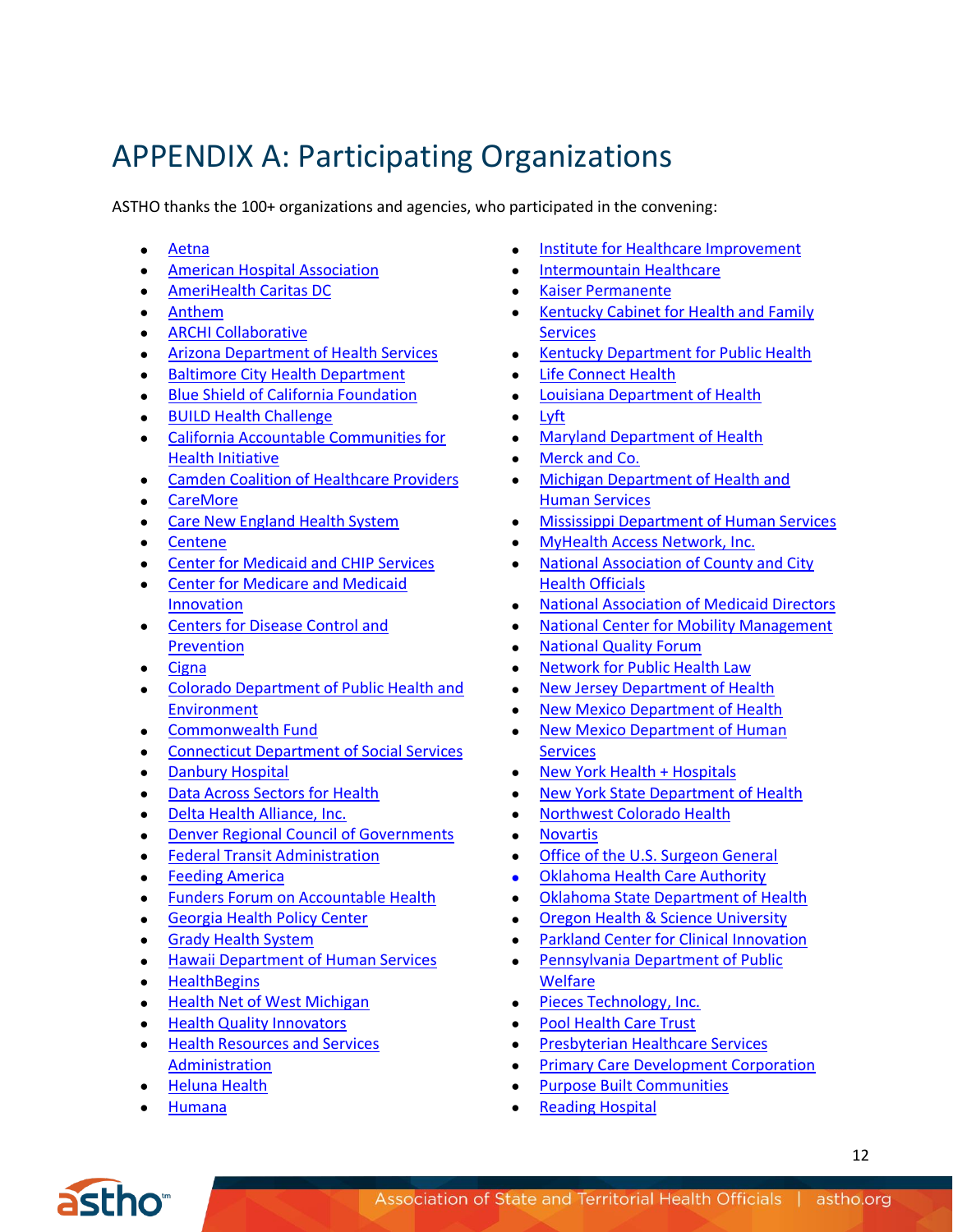- [Reinvestment Partners](https://reinvestmentpartners.org/)
- [ReThink Health](https://www.rethinkhealth.org/)
- [Rhode Island Department of Health](http://www.health.ri.gov/)
- [Rhode Island Health and Human Services](http://www.dhs.ri.gov/Programs/NewSystemUpdates.php)
- [Robert Wood Johnson Foundation](https://www.rwjf.org/)
- [Rocky Mountain Health Plans](https://www.rmhp.org/)
- [Root Cause Coalition](https://www.rootcausecoalition.org/)
- San Diego Health and Human Services [Agency](https://www.sandiegocounty.gov/hhsa/)
- Social Interventions Research and [Evaluation Network](https://sirenetwork.ucsf.edu/)
- St. Joseph's [Hospital & Medical Center](https://www.dignityhealth.org/arizona/locations/stjosephs)
- [Tennessee Department of Health](https://www.tn.gov/health.html)
- [Texas Department of State Health Services](https://dshs.texas.gov/)
- [Texas Health and Human Services](https://hhs.texas.gov/)  **[Commission](https://hhs.texas.gov/)**
- [The Health Collaborative](https://healthcollab.org/)
- [The Kresge Foundation](https://kresge.org/)
- [The New York and Presbyterian Hospital](https://www.nyp.org/)
- [Trust for America's Health](https://www.tfah.org/)
- [UnitedHealthcare](https://www.uhc.com/)
- [United Way of Greater Cleveland](https://www.unitedwaycleveland.org/)
- [University of California,](https://publichealth.berkeley.edu/) Berkeley School of [Public Health](https://publichealth.berkeley.edu/)
- **University of Kentucky Research** [Foundation](https://www.research.uky.edu/research-administrative-fiscal-affairs/university-kentucky-research-foundation)
- [University of North Carolina School of](https://www.med.unc.edu/)  **[Medicine](https://www.med.unc.edu/)**
- [University of Pennsylvania](https://www.upenn.edu/)
- **[U.S. Department of Agriculture](https://www.usda.gov/)**
- [U.S. Department of Health and Human](https://www.hhs.gov/ash/index.html)  Services' [Office of the Assistant Secretary](https://www.hhs.gov/ash/index.html)  [for Health](https://www.hhs.gov/ash/index.html)
- [U.S. Department of Housing and Urban](https://www.hud.gov/)  [Development](https://www.hud.gov/)
- [Utah Department of Health](https://health.utah.gov/)
- **Virginia Department of Medical Assistance [Services](http://www.dmas.virginia.gov/#/index)**
- [W.K. Kellogg Foundation](https://www.wkkf.org/)

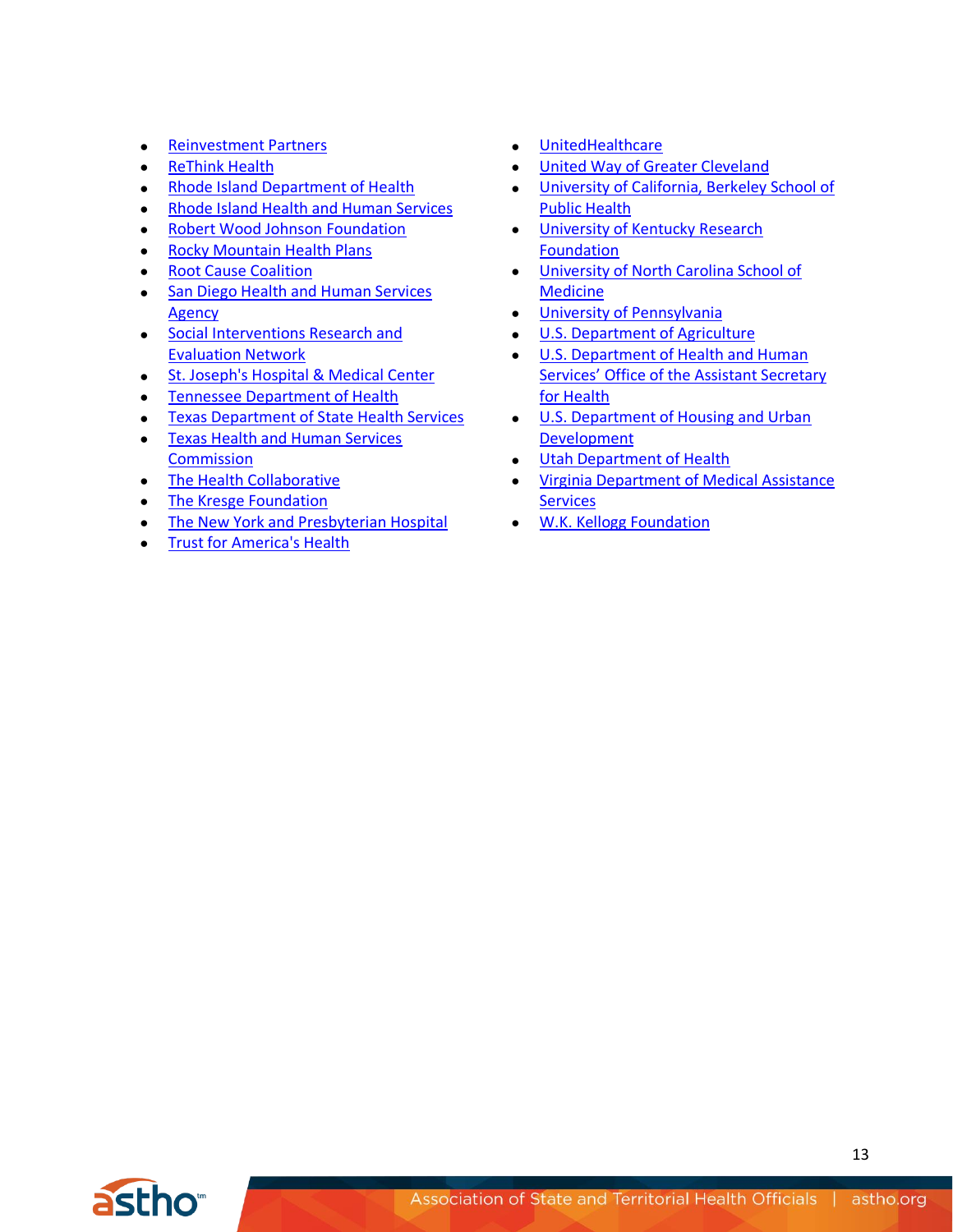# <span id="page-13-0"></span>APPENDIX B: Additional Research and Resources

# **CONTENTS**

The following resources were identified by convening speakers and participants for the benefit of other interested stakeholders. The resources below include academic research articles, toolkits and resource guides, and case examples of community-clinical collaborations in the field. The resources and content listed below should not be construed as an endorsement by the CDC, HHS, or the U.S. Government.

# **BEHAVIORAL ECONOMIC PRINCIPLES IN BENEFIT DESIGN AND PROVIDER ENGAGEMENT**

#### **A Pragmatic Trial of E-Cigarettes, Incentives, and Drugs for Smoking Cessation**

Halpern SD, Harhay MO, Saulsgiver K, Brophy C, Troxel AB, Volpp KG (June 2018). "A Pragmatic Trial of E-Cigarettes, Incentives, and Drugs for Smoking Cessation." *The New England Journal of Medicine,*  378(24): 2302-2310. Available at:<https://www.ncbi.nlm.nih.gov/pubmed/29791259>

#### **Mass Customization for Population Health**

Volpp KG, Krumholz HM, Asch DA (May 2018). "Mass Customization for Population Health." *JAMA Cardiology,* 3(5): 363-364. Available at: [https://jamanetwork.com/journals/jamacardiology/article](https://jamanetwork.com/journals/jamacardiology/article-abstract/2673605)[abstract/2673605](https://jamanetwork.com/journals/jamacardiology/article-abstract/2673605)

#### **Nudge Units to Improve the Delivery of Healthcare**

Patel MS, Volpp KG, Asch DA (Jan. 18, 2018). "Nudge Units to Improve the Delivery of Health Care." *The New England Journal of Medicine,* 378: 214-216. Available at: [https://www.nejm.org/doi/full/10.1056/NEJMp1712984.](https://www.nejm.org/doi/full/10.1056/NEJMp1712984)

#### **The Role of U.S. Health Plans in Identifying and Addressing Social Determinants of Health**

Heisler M, Navathe A, DeSalvo K, Volpp KGM (2018). "The Role of U.S. Health Plans in Identifying and Addressing Social Determinants of Health: Rationale and Recommendations." *Population Health Management,* Vol. 00, No. 00. Available at:<https://www.ncbi.nlm.nih.gov/pubmed/30513072>

# **COMMUNITY MODELS**

#### **A Common Framework for Assessing Accountable Communities for Health**

The Funders Forum on Accountable Health (2018). "A Common Framework for Assessing Accountable Communities for Health." Available at:

[http://accountablehealth.gwu.edu/sites/accountablehealth.gwu.edu/files/Assessment%20Qs\\_July%201](http://accountablehealth.gwu.edu/sites/accountablehealth.gwu.edu/files/Assessment%20Qs_July%2017_Letterhead.pdf) [7\\_Letterhead.pdf.](http://accountablehealth.gwu.edu/sites/accountablehealth.gwu.edu/files/Assessment%20Qs_July%2017_Letterhead.pdf)

Levi J, Fukuzawa DD, Sim S, Simpson P, Standish M, Wang Kong C, Weiss AF (Oct. 2018). "Developing a Common Framework for Assessing Accountable Communities for Health." *Health Affairs blog.* Available at: [https://www.healthaffairs.org/do/10.1377/hblog20181023.892541/full/.](https://www.healthaffairs.org/do/10.1377/hblog20181023.892541/full/)

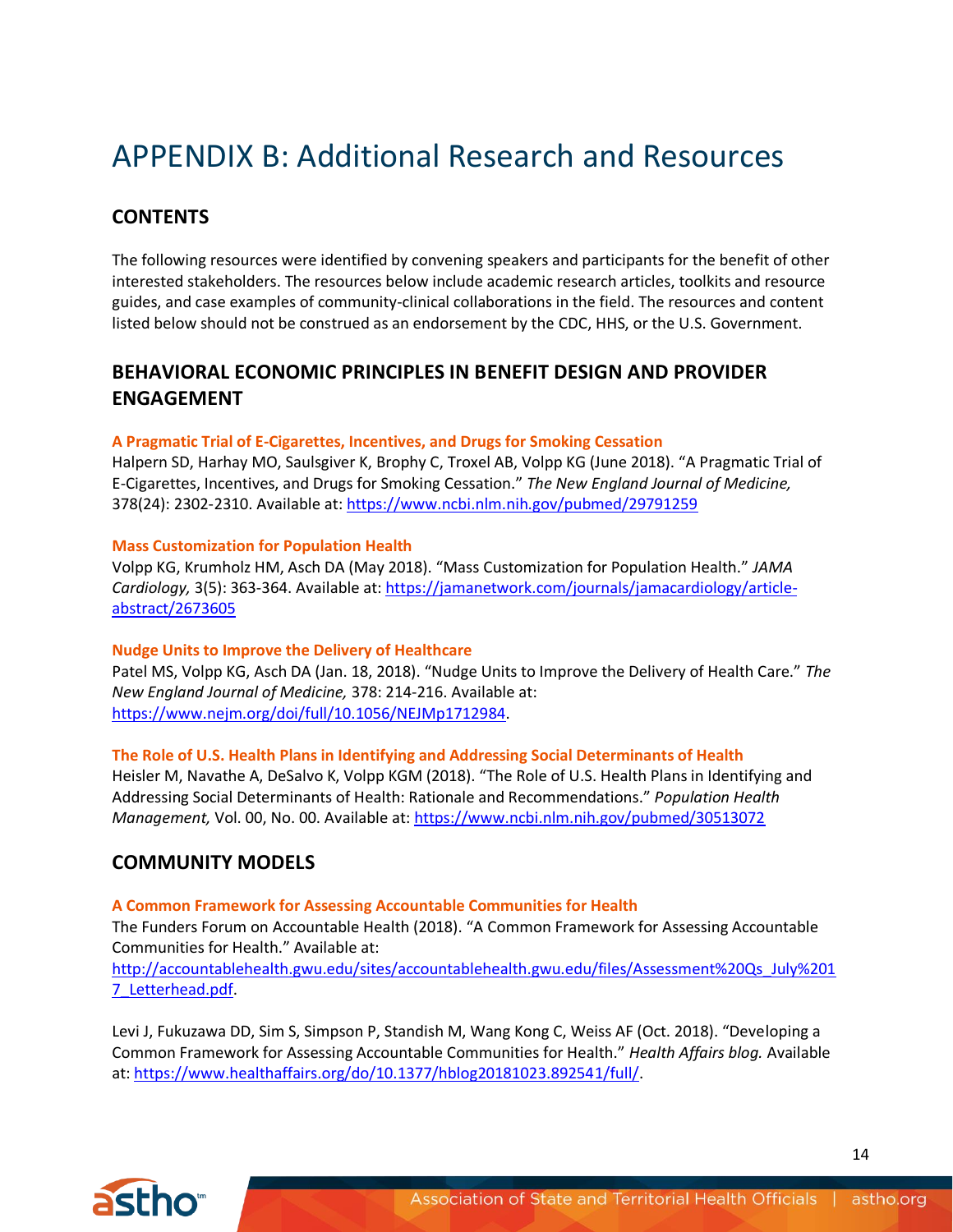#### **Advancing State Innovation Model (SIM) Goals through Accountable Communities for Health**

Center for Health Care Strategies, Inc. (Oct. 2016). "Advancing State Innovation Model (SIM) Goals through Accountable Communities for Health." Available at:

[https://www.chcs.org/resource/accountable-communities-health-state-innovation-models/.](https://www.chcs.org/resource/accountable-communities-health-state-innovation-models/)

#### **Elements of Accountable Communities for Health: A Review of the Literature**

George Washington University (Nov. 2017). "Elements of Accountable Communities for Health: A Review of the Literature." Available at: [https://nam.edu/elements-of-accountable-communities-for](https://nam.edu/elements-of-accountable-communities-for-health-a-review-of-the-literature/)[health-a-review-of-the-literature/.](https://nam.edu/elements-of-accountable-communities-for-health-a-review-of-the-literature/)

#### **Public Health Resources to Build Healthy and Resilient Communities**

ASTHO (2019). "2019 President's Challenge: Building Healthy and Resilient Communities." Available at: <http://www.astho.org/ASTHO-Presidents-Challenge/2019/>

#### **The ReThink Health Dynamics Model**

ReThink Health (n.d.). "Stories from the Field: How Regions Have Used the ReThink Health Dynamics Model." Available at: [https://www.rethinkhealth.org/wp-content/uploads/2016/06/Model-Examples](https://www.rethinkhealth.org/wp-content/uploads/2016/06/Model-Examples-from-the-Field.pdf)[from-the-Field.pdf](https://www.rethinkhealth.org/wp-content/uploads/2016/06/Model-Examples-from-the-Field.pdf)

#### **Rhode Island Health Equity Zones (HEZ) Initiative**

Rhode Island Department of Health (n.d.). "Health Equity Zones (HEZ) Initiative." Available at: [http://www.health.ri.gov/programs/detail.php?pgm\\_id=1108.](http://www.health.ri.gov/programs/detail.php?pgm_id=1108)

Rhode Island Department of Health (2018). "Health Equity Zones: Building healthy and resilient communities across Rhode Island." Available at: [http://www.health.ri.gov/publications/brochures/HealthEquityZones.pdf.](http://www.health.ri.gov/publications/brochures/HealthEquityZones.pdf)

#### **State Approaches to Addressing Population Health through Accountable Health Models**

National Academy for State Health Policy. (Jan. 2018). "State Approaches to Addressing Population Health through Accountable Health Models." Available at: [https://nashp.org/wp](https://nashp.org/wp-content/uploads/2018/01/Accountable-Health-Models.pdf)[content/uploads/2018/01/Accountable-Health-Models.pdf](https://nashp.org/wp-content/uploads/2018/01/Accountable-Health-Models.pdf)

# <span id="page-14-0"></span>**DATA-SHARING ACROSS AGENCIES AND SECTORS**

#### **Data Governance and Security**

The National Neighborhood Indicators Partnership (Sept. 2018). "Resource Guide to Data Governance and Security." Available at: [https://www.neighborhoodindicators.org/library/catalog/nnips-resource](https://www.neighborhoodindicators.org/library/catalog/nnips-resource-guide-data-governance-and-security)[guide-data-governance-and-security](https://www.neighborhoodindicators.org/library/catalog/nnips-resource-guide-data-governance-and-security)

**Data Sharing Within Cross-Sector Collaborations: Challenges and Opportunities** The BUILD Health Challenge Learning Series (July 2018). "Data Sharing Within Cross-Sector Collaborations: Challenges and Opportunities." Available at: <https://buildhealthchallenge.org/resources/report-data-sharing-within-cross-sector-collaborations/>

#### **Electronic Health Data for Community Health**

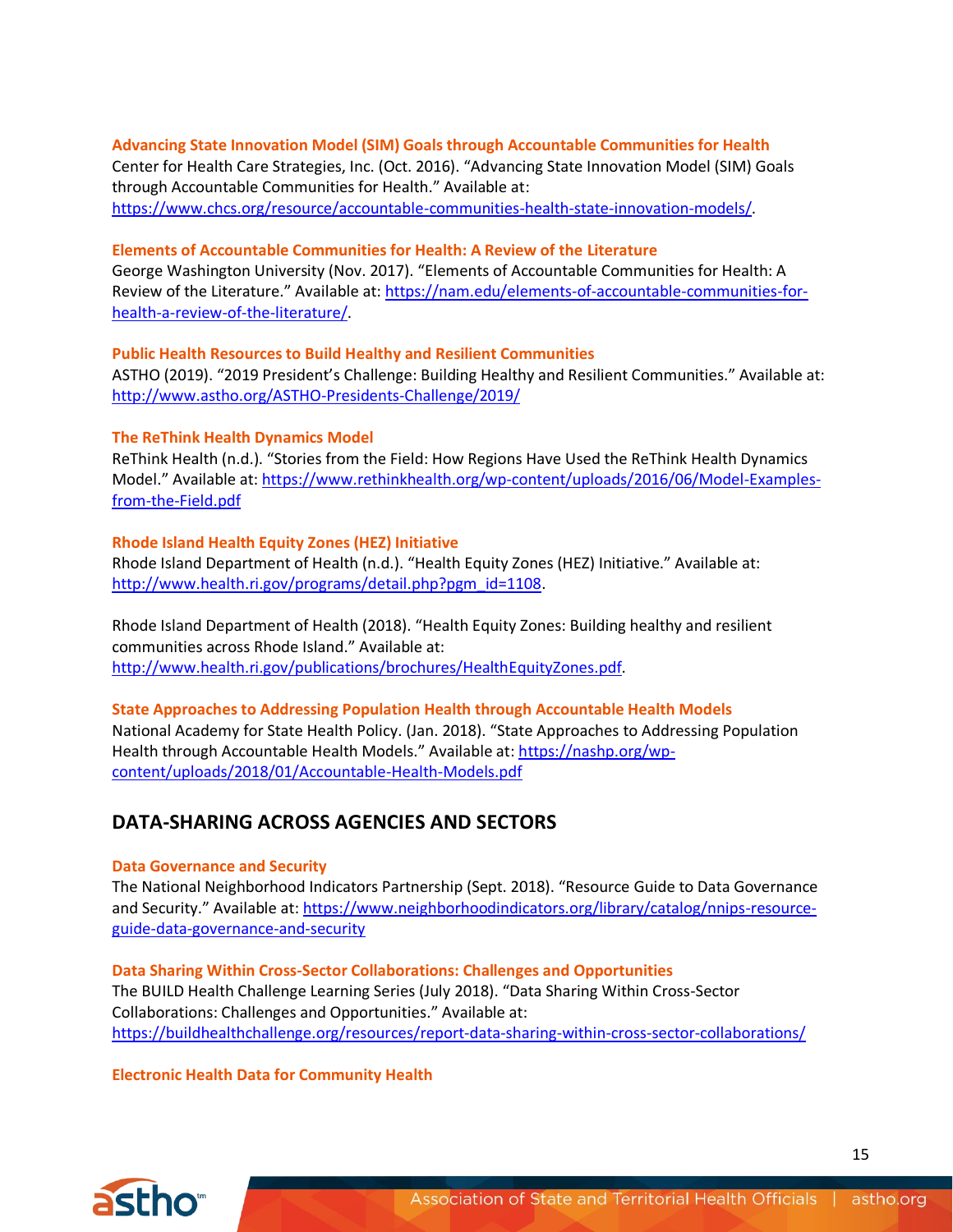The de Beaumont Foundation and Johns Hopkins Bloomberg School of Public Health (Nov. 2017). "Using Electronic Health Data for Community Health: Example Cases and Legal Analysis." Available at: [https://www.debeaumont.org/ehdforcommunityhealth/.](https://www.debeaumont.org/ehdforcommunityhealth/)

#### **Healthcare Data 101**

Data Across Sectors for Health (DASH) (Mar. 2018). "Health Care Data 101." Available at: [http://dashconnect.org/2018/03/13/health-care-data-101/.](http://dashconnect.org/2018/03/13/health-care-data-101/)

#### **Housing and Homelessness Data**

Data Across Sectors for Health (DASH) (Sept. 2018). "Housing and Homelessness: Unlocking the Value of Data Sharing." Available at: [http://dashconnect.org/2018/09/04/housing-and-homelessness-unlocking](http://dashconnect.org/2018/09/04/housing-and-homelessness-unlocking-the-value-of-data-sharing/)[the-value-of-data-sharing/.](http://dashconnect.org/2018/09/04/housing-and-homelessness-unlocking-the-value-of-data-sharing/)

#### **Legal Resource Bibliography on Data-Sharing**

Data Across Sectors for Health (DASH) and the Network for Public Health Law (2019). "DASH-NPHL Legal Resource Bibliography." Available at: [http://legalbib.communitycommons.org/.](http://legalbib.communitycommons.org/)

**Partnering with Managed Care Organizations to Share Data for Community Health Improvement** DASH (May 2018). "Partnering with Managed Care Organizations to Share Data for Community Health Improvement." Available at: [http://dashconnect.org/wp-content/uploads/2018/05/DASH-Bright-](http://dashconnect.org/wp-content/uploads/2018/05/DASH-Bright-Spot_Allegheny-County.pdf)[Spot\\_Allegheny-County.pdf](http://dashconnect.org/wp-content/uploads/2018/05/DASH-Bright-Spot_Allegheny-County.pdf)

# <span id="page-15-0"></span>**EVALUATION OF POPULATION HEALTH AND PREVENTION EFFORTS**

#### **Deployment of Preventive Interventions**

Pryor K, Volpp K (May 2018). "Deployment of Preventive Interventions—Time for a Paradigm Shift." *The New England Journal of Medicine*: 1761-1763. Available at: <https://www.ncbi.nlm.nih.gov/pubmed/29742382>

#### **Exploring Consensus Across Sectors for Measuring the Social Determinants of Health**

Elias RR, Jutte DP, Moore A (April 2019). "Exploring consensus across sectors for measuring the social determinants of health." *SSM – Population Health, 7.* Available at: <https://www.sciencedirect.com/science/article/pii/S2352827319300394?via%3Dihub#!>

#### **Fulfilling States' Duty to Evaluate Medicaid Waivers**

Underhill K, Venkataramani A, Volpp KG (Nov. 2018). "Fulfilling States' Duty to Evaluate Medicaid Waivers." *The New England Journal of Medicine,* 379: 1985-1988. Available at: [https://www.nejm.org/toc/nejm/379/21.](https://www.nejm.org/toc/nejm/379/21)

#### **Promoting Health while Controlling Costs**

Trust for America's Health (Feb. 2019). "Promoting Health and Cost Control in States: How States Can Improve Community Health & Well-Being Through Policy Channels." Available at: [https://www.tfah.org/wp-content/uploads/2019/02/2019-PHACCS-Report\\_FINAL.pdf](https://www.tfah.org/wp-content/uploads/2019/02/2019-PHACCS-Report_FINAL.pdf)

#### **Rhode Island Statewide Health Equity Indicators**

Rhode Island Department of Health (n.d.). "Statewide Health Equity Indicators." Available at: [http://www.health.ri.gov/publications/factsheets/HealthEquityIndicators.pdf.](http://www.health.ri.gov/publications/factsheets/HealthEquityIndicators.pdf)

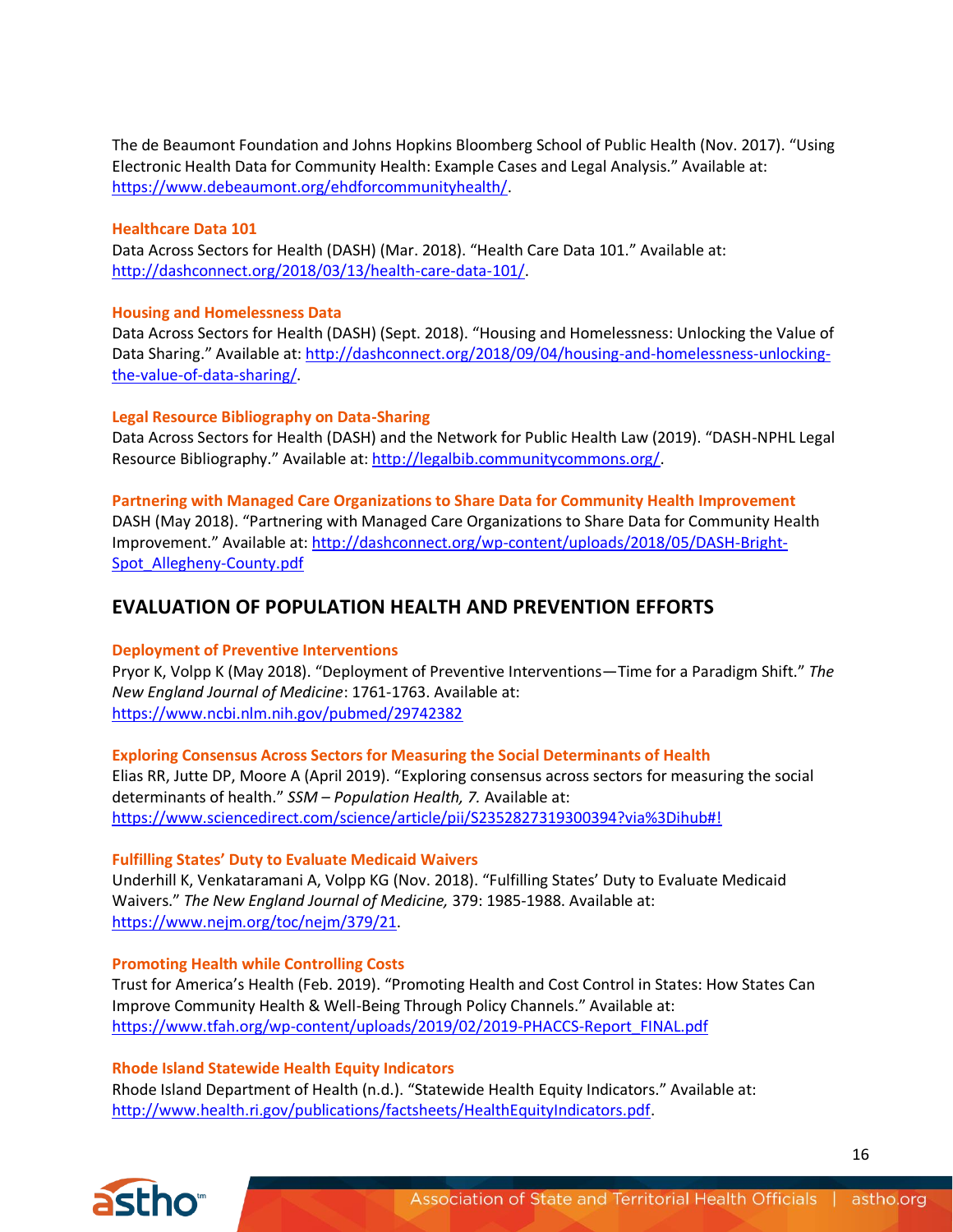# <span id="page-16-0"></span>**FINANCIAL SUSTAINABILITY**

#### **Addressing Patients' Social Needs: An Emerging Business Case for Provider Investment**

Bachrach D, Pfister H, Wallis K, Lipson M (May 2014). "Addressing Patients' Social Needs: An Emerging Business Case for Provider Investment." The Commonwealth Fund. Available at: [https://www.commonwealthfund.org/sites/default/files/documents/\\_\\_\\_media\\_files\\_publications\\_fund](https://www.commonwealthfund.org/sites/default/files/documents/___media_files_publications_fund_report_2014_may_1749_bachrach_addressing_patients_social_needs_v2.pdf) [\\_report\\_2014\\_may\\_1749\\_bachrach\\_addressing\\_patients\\_social\\_needs\\_v2.pdf.](https://www.commonwealthfund.org/sites/default/files/documents/___media_files_publications_fund_report_2014_may_1749_bachrach_addressing_patients_social_needs_v2.pdf)

#### **Community Integration Structures and Emerging Innovations in Financing**

CDC Health Policy Series (2015). "Towards Sustainable Improvements in Population Health: Overview of Community Integration Structures and Emerging Innovations in Financing." Available at: <https://www.cdc.gov/policy/docs/financepaper.pdf>

#### **Health System Investments to Address Social Needs**

Deloitte (n.d.) "Social Determinants of Health: How are hospitals and health systems investing in and addressing social needs?" Available at:

[https://www2.deloitte.com/content/dam/Deloitte/us/Documents/life-sciences-health-care/us-lshc](https://www2.deloitte.com/content/dam/Deloitte/us/Documents/life-sciences-health-care/us-lshc-addressing-social-determinants-of-health.pdf)[addressing-social-determinants-of-health.pdf.](https://www2.deloitte.com/content/dam/Deloitte/us/Documents/life-sciences-health-care/us-lshc-addressing-social-determinants-of-health.pdf)

#### **Medicaid Managed Care and the Social Determinants of Health**

Center for Health Care Strategies (Dec. 2018). "Addressing Social Determinants of Health via Medicaid Managed Care Contracts and Section 1115 Demonstrations." Available at: [https://www.chcs.org/resource/addressing-social-determinants-of-health-via-medicaid-managed-care](https://www.chcs.org/resource/addressing-social-determinants-of-health-via-medicaid-managed-care-contracts-and-section-1115-demonstrations/)[contracts-and-section-1115-demonstrations/](https://www.chcs.org/resource/addressing-social-determinants-of-health-via-medicaid-managed-care-contracts-and-section-1115-demonstrations/)

## **Medicaid Managed Care and the Shift to Value-Based Purchasing**

Academy Health and Nemours (May 2018). "Implementing Social Determinants of Health Interventions in Medicaid Managed Care: How to Leverage Existing Authorities to Shift to Value-Based Purchasing." Available at[: https://www.academyhealth.org/publications/2018-05/implementing-social-determinants](https://www.academyhealth.org/publications/2018-05/implementing-social-determinants-health-interventions-medicaid-managed-care)[health-interventions-medicaid-managed-care.](https://www.academyhealth.org/publications/2018-05/implementing-social-determinants-health-interventions-medicaid-managed-care)

#### **Medicaid Payment Strategies for Upstream Prevention and Population Health**

Academy Health and Nemours (May 2018). "Innovative Medicaid Payment Strategies for Upstream Prevention and Population Health: An Executive Summary." Available at: [https://www.academyhealth.org/publications/2018-05/innovative-medicaid-payment-strategies](https://www.academyhealth.org/publications/2018-05/innovative-medicaid-payment-strategies-upstream-prevention-and-population-health-executive-summary)[upstream-prevention-and-population-health-executive-summary](https://www.academyhealth.org/publications/2018-05/innovative-medicaid-payment-strategies-upstream-prevention-and-population-health-executive-summary)

#### **Moving Beyond Grant Funding**

ReThink Health (n.d.). "Beyond the Grant: A Sustainable Financing Workbook." Available at: [https://www.rethinkhealth.org/financingworkbook/.](https://www.rethinkhealth.org/financingworkbook/)

#### **Tax Credits to Fund Population Health**

ReThink Health (Nov. 2017). "Exploring the Potential of Tax Credits for Funding Population Health." Available at[: https://www.rethinkhealth.org/wp-content/uploads/2017/12/RTH-](https://www.rethinkhealth.org/wp-content/uploads/2017/12/RTH-ExploringTaxCredits_v11282017.pdf)[ExploringTaxCredits\\_v11282017.pdf](https://www.rethinkhealth.org/wp-content/uploads/2017/12/RTH-ExploringTaxCredits_v11282017.pdf)



17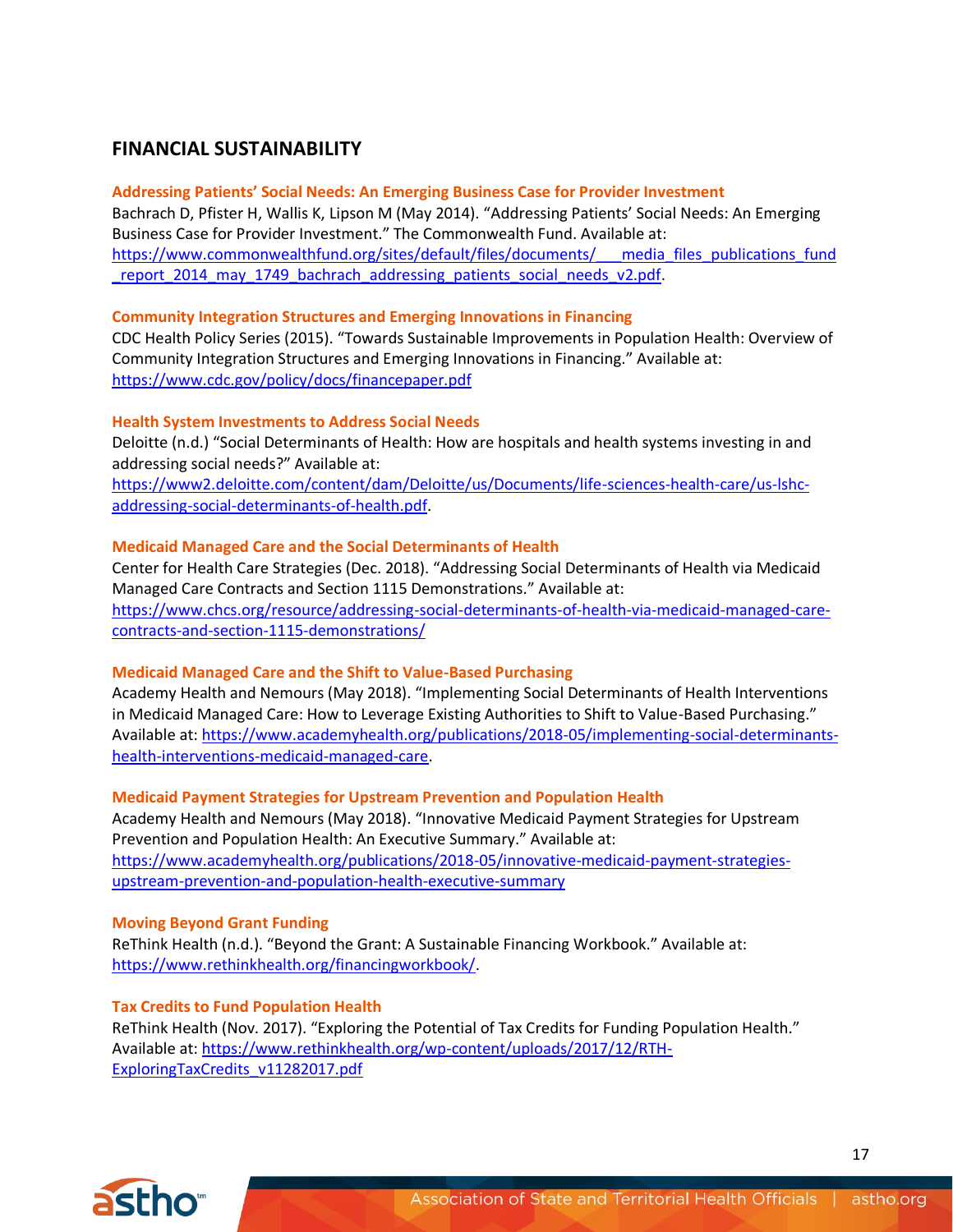# <span id="page-17-0"></span>**FOOD INSECURITY AND THE IMPACT ON HEALTH**

#### **Community-Clinical Models to Address Food Insecurity**

Barnidge E, Stenmark S, Seligman H (2017). "Clinic-to-Community Models to Address Food Insecurity." *JAMA Pediatrics.* Available at[: https://jamanetwork.com/journals/jamapediatrics/fullarticle/2613464](https://jamanetwork.com/journals/jamapediatrics/fullarticle/2613464)

#### **Community-Clinical Partnerships to Identify Patients with Food Insecurity**

Lundeen EA, Seigel KR, Calhoun H, Kim SA, Garcia SP, Hoeting NM, Harris DM, Khan LK, Smith B, Blanck HM, Barnett K, Haddix AC (Nov. 2017). "Clinical-Community Partnerships to Identify Patients with Food Insecurity and Address Food Needs." *Prevention of Chronic Disease,* 16. Available at: <https://www.ncbi.nlm.nih.gov/pubmed/29144894>

#### **Exploratory Evaluation of Food Insecurity Programs Initiated by Healthcare Organizations**

Public Health Foundation (Jan. 2017). "Exploratory Evaluation of Food Insecurity Programs Initiated by Health Care Organizations: A Summary Report of Tackling Hunger Consultative Group Recommendations." Available at: [https://nopren.org/wp-content/uploads/2017/01/TH-Exploratory-](https://nopren.org/wp-content/uploads/2017/01/TH-Exploratory-Evaluation-Summary-FINAL1.pdf)[Evaluation-Summary-FINAL1.pdf.](https://nopren.org/wp-content/uploads/2017/01/TH-Exploratory-Evaluation-Summary-FINAL1.pdf)

## **Food Insecurity Screening: Healthcare's Role in Identifying Food Insecurity**

Delivering Community Benefit: Healthy Food Playbook (n.d.). "Food Insecurity Screening: Health Care's Role in Identifying Food Insecurity." Available at: [https://foodcommunitybenefit.noharm.org/resources/implementation-strategy/food-insecurity](https://foodcommunitybenefit.noharm.org/resources/implementation-strategy/food-insecurity-screening)[screening](https://foodcommunitybenefit.noharm.org/resources/implementation-strategy/food-insecurity-screening)

**Food Insecurity Screening: Algorithms for Adults, Patients Living with Diabetes, and Pediatric Patients** Nutrition & Obesity Policy Research and Evaluation Network (n.d.) "Download Food Insecurity Screening and Referral Algorithms for Adults, Patients Living with Diabetes, and Pediatric Patients." Available at: [https://nopren.org/resource/download-food-insecurity-screening-and-referral-algorithms-for-adults](https://nopren.org/resource/download-food-insecurity-screening-and-referral-algorithms-for-adults-patients-living-with-diabetes-and-pediatric-patients/)[patients-living-with-diabetes-and-pediatric-patients/](https://nopren.org/resource/download-food-insecurity-screening-and-referral-algorithms-for-adults-patients-living-with-diabetes-and-pediatric-patients/)

## **Food System Inclusion in Community Health Needs Assessments**

Public Health Foundation (2016). "Making Food Systems Part of Your Community Health Needs Assessment." Available at: [http://www.phi.org/resources/?resource=making-food-systems-part-of](http://www.phi.org/resources/?resource=making-food-systems-part-of-your-community-health-needs-assessment)[your-community-health-needs-assessment.](http://www.phi.org/resources/?resource=making-food-systems-part-of-your-community-health-needs-assessment)

## **Fruit and Vegetable Prescription Program – Pediatric Populations**

Ridberg RA, Bell JF, Merritt KE, Harris DM, Young HM, Tancredi DJ (Feb. 2019). "A Pediatric Fruit and Vegetable Prescription Program Increases Food Security in Low-Income Households." *Journal of Nutrition Education and Behavior,* 51(2): 224-230. Available at: [https://www.jneb.org/article/S1499-](https://www.jneb.org/article/S1499-4046(18)30711-5/abstract) [4046\(18\)30711-5/abstract](https://www.jneb.org/article/S1499-4046(18)30711-5/abstract)

#### **Fruit and Vegetable Prescription Program – New York City**

Wholesome Wave (2014). "Wholesome Wave's Fruit and Vegetable Prescription Program, New York City: 2013 Outcomes." Available at: [https://www.wholesomewave.org/sites/default/files/wp](https://www.wholesomewave.org/sites/default/files/wp-content/uploads/2014/10/FVRx-2013_HHC_Report.pdf)[content/uploads/2014/10/FVRx-2013\\_HHC\\_Report.pdf](https://www.wholesomewave.org/sites/default/files/wp-content/uploads/2014/10/FVRx-2013_HHC_Report.pdf)

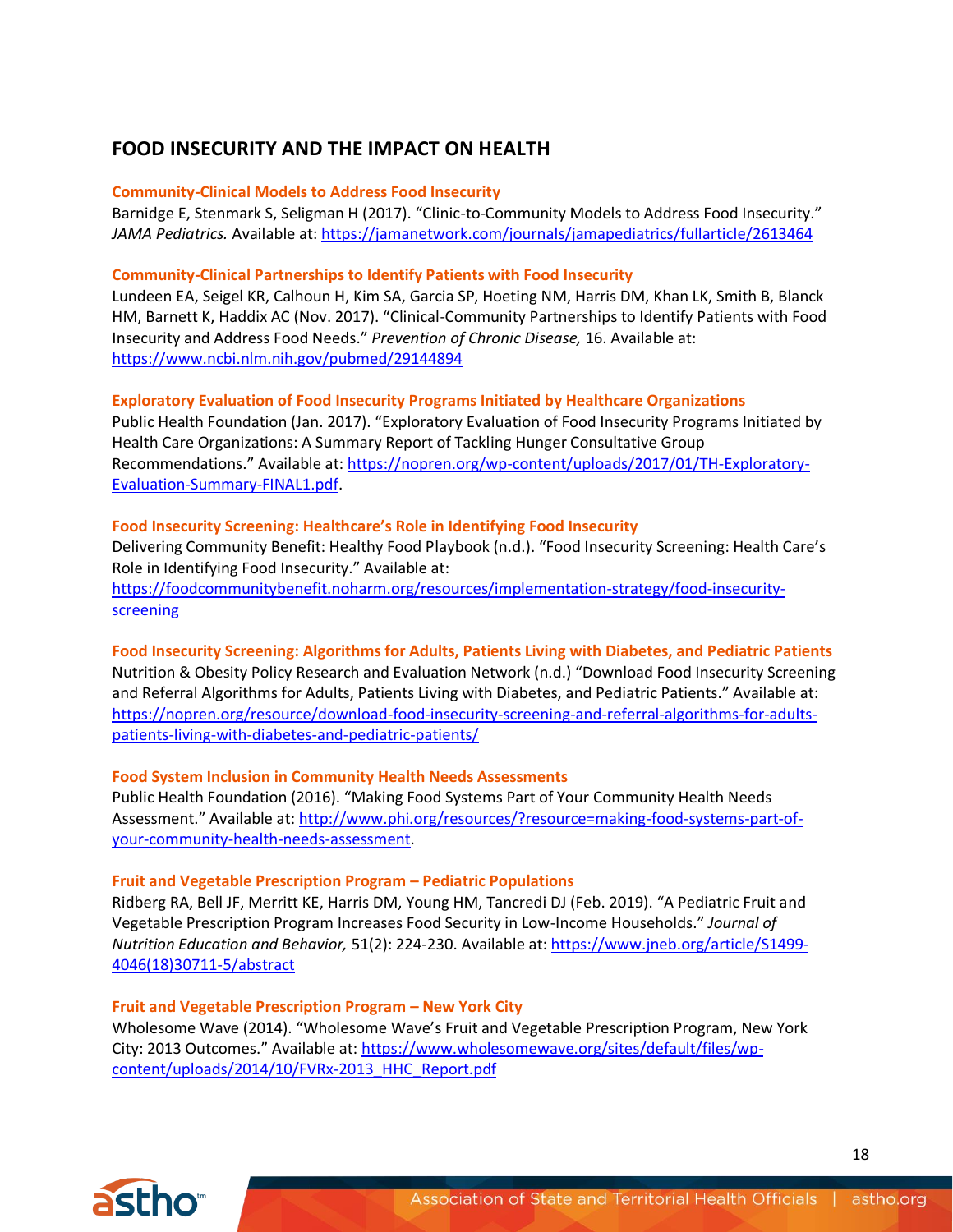#### **Meal Delivery Program: Community Servings**

Community Servings (Feb. 2013). "Food as Medicine: Medically tailored, home-delivered meals can improve health outcomes for people with critical and chronic disease." Available at: [https://www.hungercenter.org/publications/food-as-medicine-medically-tailored-home-delivered](https://www.hungercenter.org/publications/food-as-medicine-medically-tailored-home-delivered-meals-can-improve-health-outcomes-for-people-with-critical-and-chronic-disease/)[meals-can-improve-health-outcomes-for-people-with-critical-and-chronic-disease/](https://www.hungercenter.org/publications/food-as-medicine-medically-tailored-home-delivered-meals-can-improve-health-outcomes-for-people-with-critical-and-chronic-disease/)

#### **Meal Delivery Program: Dual-Eligible Populations**

Berkowitz SA, Terranova J, Hill C, Ajayi T, Linsky T, Tishler LW, DeWalt DA (April 2018). "Meal Delivery Programs Reduce the Use of Costly Health Care in Dually Eligible Medicare and Medicaid Beneficiaries." *Health Affairs.* Available at:<https://www.healthaffairs.org/doi/10.1377/hlthaff.2017.0999>

#### **Meal Delivery Program: Health Partners Plans**

Health Partners Plans (n.d.). "Food as Medicine: A Framework for Improving Member Health Outcomes and Lowering Health Costs." Available at: <https://www.healthpartnersplans.com/media/100225194/food-as-medicine-model.pdf>

MANNA (2013). "Examining health care costs among MANNA clients and a comparison group." *Journal of Primary Care and Community Health.* Available at[: https://www.ncbi.nlm.nih.gov/pubmed/23799677](https://www.ncbi.nlm.nih.gov/pubmed/23799677)

## **Medically Tailored Nutrition and HIV and Diabetes Health**

Pilar K, Napoles T, Hufstedler LL, Seligman H, Hecht FM, Madsen K, Ryle M, Pitchford S, Frongillo EA, Weiser SD (Feb. 2017). "Comprehensive and Medically Appropriate Food Support Is Associated with Improved HIV and Diabetes Health." *Journal of Urban Health,* 94(1): 87-99. Available at: <https://www.ncbi.nlm.nih.gov/pubmed/28097614>

## **Medically Tailored Nutrition and Health Costs**

Project Angel Heart (May 2018). "Small Intervention, Big Impact: Health Care Cost Reductions Related to Medically Tailored Nutrition." Available at: [https://www.projectangelheart.org/wp](https://www.projectangelheart.org/wp-content/uploads/2018/06/PAH_ImpactStudy_WhitePaper_FINAL.pdf)[content/uploads/2018/06/PAH\\_ImpactStudy\\_WhitePaper\\_FINAL.pdf](https://www.projectangelheart.org/wp-content/uploads/2018/06/PAH_ImpactStudy_WhitePaper_FINAL.pdf)

## **Provider Toolkits on Food Insecurity and Health**

Humana (n.d.). "Food Insecurity and Health: A Tool Kit for Physicians and Health Care Organizations." Available at[: http://populationhealth.humana.com/documents/Food-Insecurity-Toolkit.pdf.](http://populationhealth.humana.com/documents/Food-Insecurity-Toolkit.pdf)

Humana (n.d.) "Talking to your patients about food insecurity." Available at: [http://populationhealth.humana.com/documents/quick-guide-to-addressing-food-insecurity.pdf.](http://populationhealth.humana.com/documents/quick-guide-to-addressing-food-insecurity.pdf)

American Academy of Pediatrics and the Food Research & Action Center (Feb. 2017). "Addressing Food Insecurity: A Toolkit for Pediatricians." Available at: <http://frac.org/aaptoolkit>

# <span id="page-18-0"></span>**PARTNERSHIP-BUILDING AND SUSTAINABILITY**

#### **Primary Care Investments and Leadership**

Chokshi DA, Cohen L (Nov. 20, 2018). "Progress in Primary Care – From Alma-Ata to Astana." *JAMA,*  320(19): 1965-1955. Available at:<https://www.ncbi.nlm.nih.gov/pubmed/30458480>

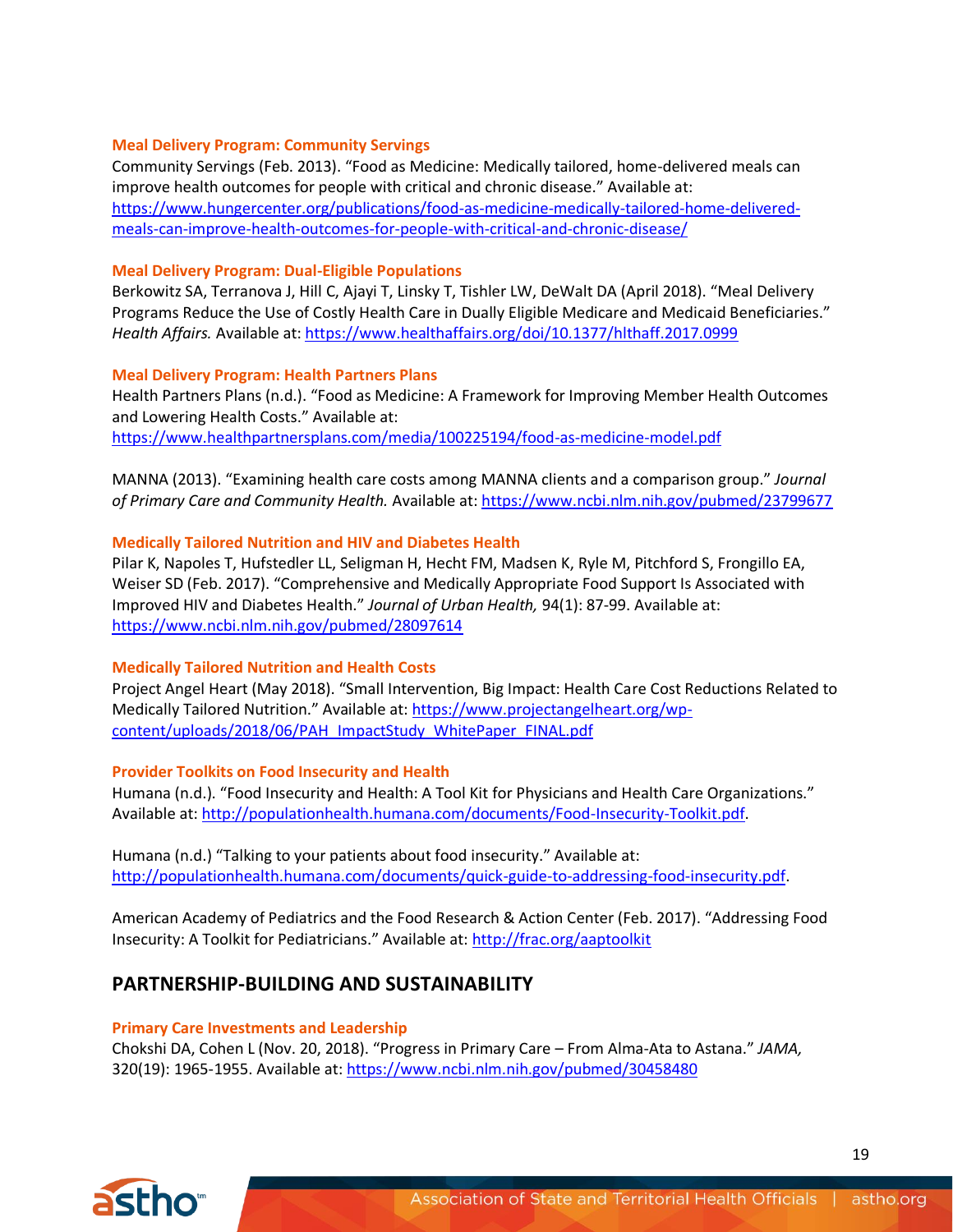**ReThink Health and Regional Stewardship: Essential Practices for Transforming Health and Well-Being** ReThink Health (2019). "10 Essential Practices for Transforming Health and Well-Being through Regional Stewardship." Available at: [https://www.rethinkhealth.org/wp-content/uploads/2019/01/RTH-](https://www.rethinkhealth.org/wp-content/uploads/2019/01/RTH-10EssentialPractices_172019.pdf)[10EssentialPractices\\_172019.pdf.](https://www.rethinkhealth.org/wp-content/uploads/2019/01/RTH-10EssentialPractices_172019.pdf)

ReThink Health (Dec. 2018). "A Pathway for Transforming Health and Well-Being through Regional Stewards." Available at: [https://www.rethinkhealth.org/wp-content/uploads/2018/12/RTH-](https://www.rethinkhealth.org/wp-content/uploads/2018/12/RTH-Pathway_2p-FINAL_12102018.pdf)Pathway\_2p-FINAL\_12102018.pdf

ReThink Health (Jan. 8, 2019). "Distributing Leadership to Transform Health Ecosystems." Available at: [https://www.rethinkhealth.org/the-rethinkers-blog/distributing-leadership-to-transform-health](https://www.rethinkhealth.org/the-rethinkers-blog/distributing-leadership-to-transform-health-ecosystems/)[ecosystems/.](https://www.rethinkhealth.org/the-rethinkers-blog/distributing-leadership-to-transform-health-ecosystems/)

ReThink Health (n.d.). "The State of Regional Stewardship in Each Phase." Available at: [https://www.rethinkhealth.org/resources-list/pathway/.](https://www.rethinkhealth.org/resources-list/pathway/)

ReThink Health (2019). "Toolkit for Developing a Value Proposition Narrative." Available at: [https://www.rethinkhealth.org/wp-content/uploads/2019/08/RTH-ValuePropToolkit\\_1302019-1.pdf](https://www.rethinkhealth.org/wp-content/uploads/2019/08/RTH-ValuePropToolkit_1302019-1.pdf)

Erickson J, Milstein B, Schafer L, Evans Pritchard K, Levitz C, Miller C, Cheadle A (March 2017). "Progress Along the Pathway for Transforming Regional Health: A Pulse Check on Multi-Sector Partnerships." ReThink Health. Available at: [https://www.rethinkhealth.org/wp-content/uploads/2017/03/2016-Pulse-](https://www.rethinkhealth.org/wp-content/uploads/2017/03/2016-Pulse-Check-Narrative-Final.pdf)[Check-Narrative-Final.pdf.](https://www.rethinkhealth.org/wp-content/uploads/2017/03/2016-Pulse-Check-Narrative-Final.pdf)

# <span id="page-19-0"></span>**TRANSPORTATION AND THE IMPACT ON HEALTH**

## **Medicaid Non-Emergency Transportation: Disruptive Innovation**

Center for Health Care Strategies (Feb. 2017). "Disruptive Innovation in Medicaid Non-Emergency Transportation." Available at: <http://www.chcs.org/media/NEMT-Issue-Brief-022717.pdf>

**National Technical Assistance Organizations** The National Aging and Disability Transportation Center. Available at:<https://www.nadtc.org/>

The National Center for Mobility Management. Available at: [https://nationalcenterformobilitymanagement.org/#](https://nationalcenterformobilitymanagement.org/) **Public Transportation for Low-Income Households** 

National Association for State Community Services Programs (2008). "The Stranded Poor: Recognizing the Importance of Public Transportation for Low-Income Households." Available at: <https://nascsp.org/wp-content/uploads/2018/02/issuebrief-benefitsofruralpublictransportation.pdf>

## **Rideshare-Based Programs and Primary Care Appointments**

Chaiyachati KH, Hubbard RA, Yeager A, Mugo B, Lopez S, Asch E, Shi C, Shea JA, Rosin R, Grande D (March 2018). "Association of Rideshare-Based Transportation Services and Missed Primary Care Appointments: A Clinical Trial." *JAMA Internal Medicine,* 178(3): 383-389. Available at: <https://www.ncbi.nlm.nih.gov/pubmed/29404572>

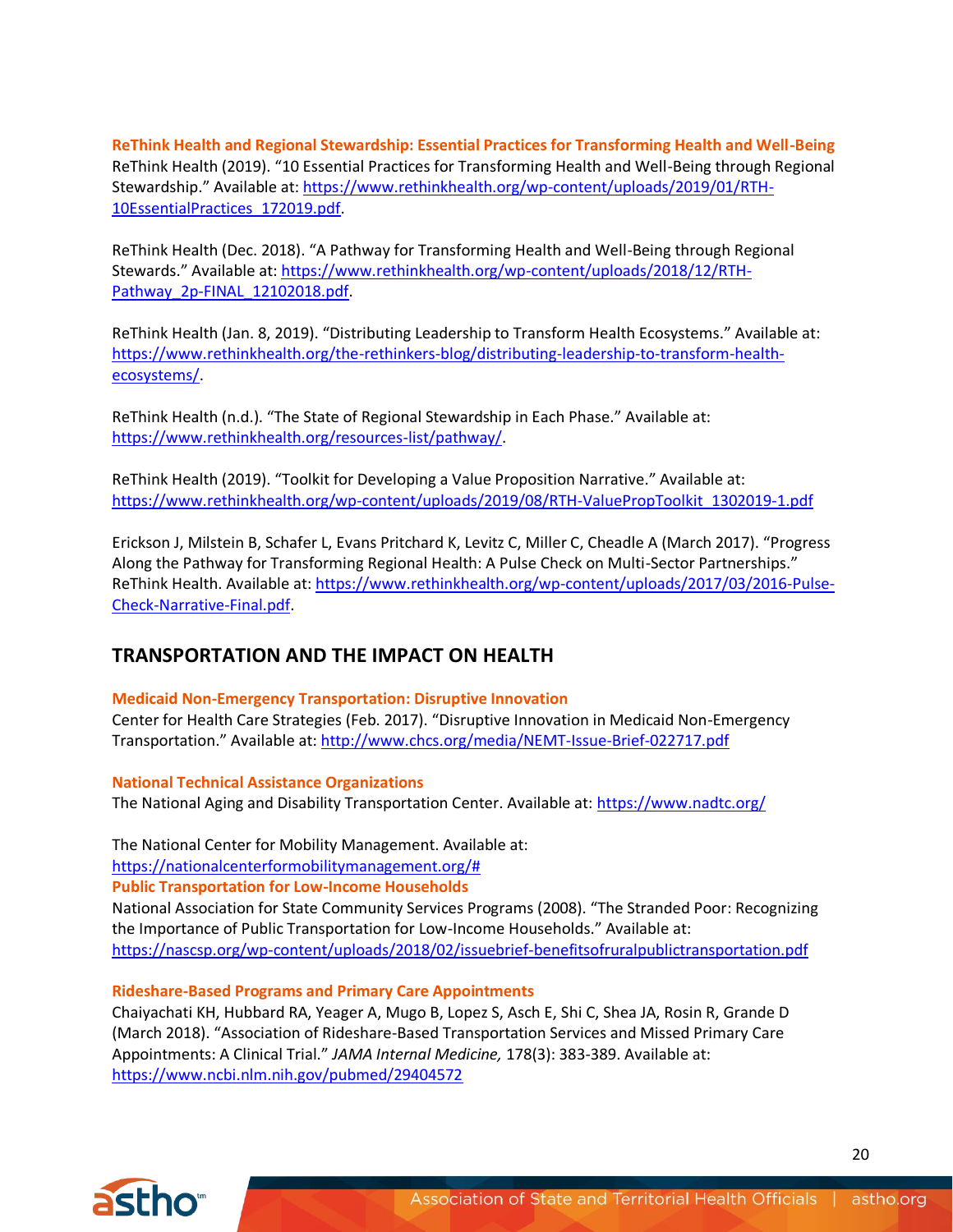#### **Rideshare Programs: Medical Center Case Example**

Denver Health (May 2018). "Denver Health Medical Center Collaborates with Lyft to Improve Transportation for Patients." Available at: [https://www.aha.org/news/insights-and-analysis/2018-03-01](https://www.aha.org/news/insights-and-analysis/2018-03-01-case-study-denver-health-medical-center-collaborates-lyft) [case-study-denver-health-medical-center-collaborates-lyft.](https://www.aha.org/news/insights-and-analysis/2018-03-01-case-study-denver-health-medical-center-collaborates-lyft)

#### **Rural Transportation Needs**

National Rural Transit Assistance Program. Available at:<https://www.nationalrtap.org/#/>

#### **Specialized Transportation: Seniors**

AARP Public Policy (2015). "Expanding Specialized Transportation: New Opportunities under the Affordable Care Act." Available at: [https://www.aarp.org/content/dam/aarp/ppi/2015/AARP-New-ACA-](https://www.aarp.org/content/dam/aarp/ppi/2015/AARP-New-ACA-Transportation-Opportunities.pdf)[Transportation-Opportunities.pdf](https://www.aarp.org/content/dam/aarp/ppi/2015/AARP-New-ACA-Transportation-Opportunities.pdf)

#### **Transportation and Access to Healthcare Services: Community Scan**

Health Outreach Partners (2017). "Rides to Wellness: Community Scan Project." Available at: <https://outreach-partners.org/wp-content/uploads/2017/06/FTA-Comm-Profiles-2.pdf>

#### **Transportation and the Role of Hospitals**

American Hospital Association (Nov. 2017). "Social Determinants of Health Series: Transportation and the Role of Hospitals." Available at: [https://www.aha.org/ahahret-guides/2017-11-15-social](https://www.aha.org/ahahret-guides/2017-11-15-social-determinants-health-series-transportation-and-role-hospitals)[determinants-health-series-transportation-and-role-hospitals](https://www.aha.org/ahahret-guides/2017-11-15-social-determinants-health-series-transportation-and-role-hospitals)

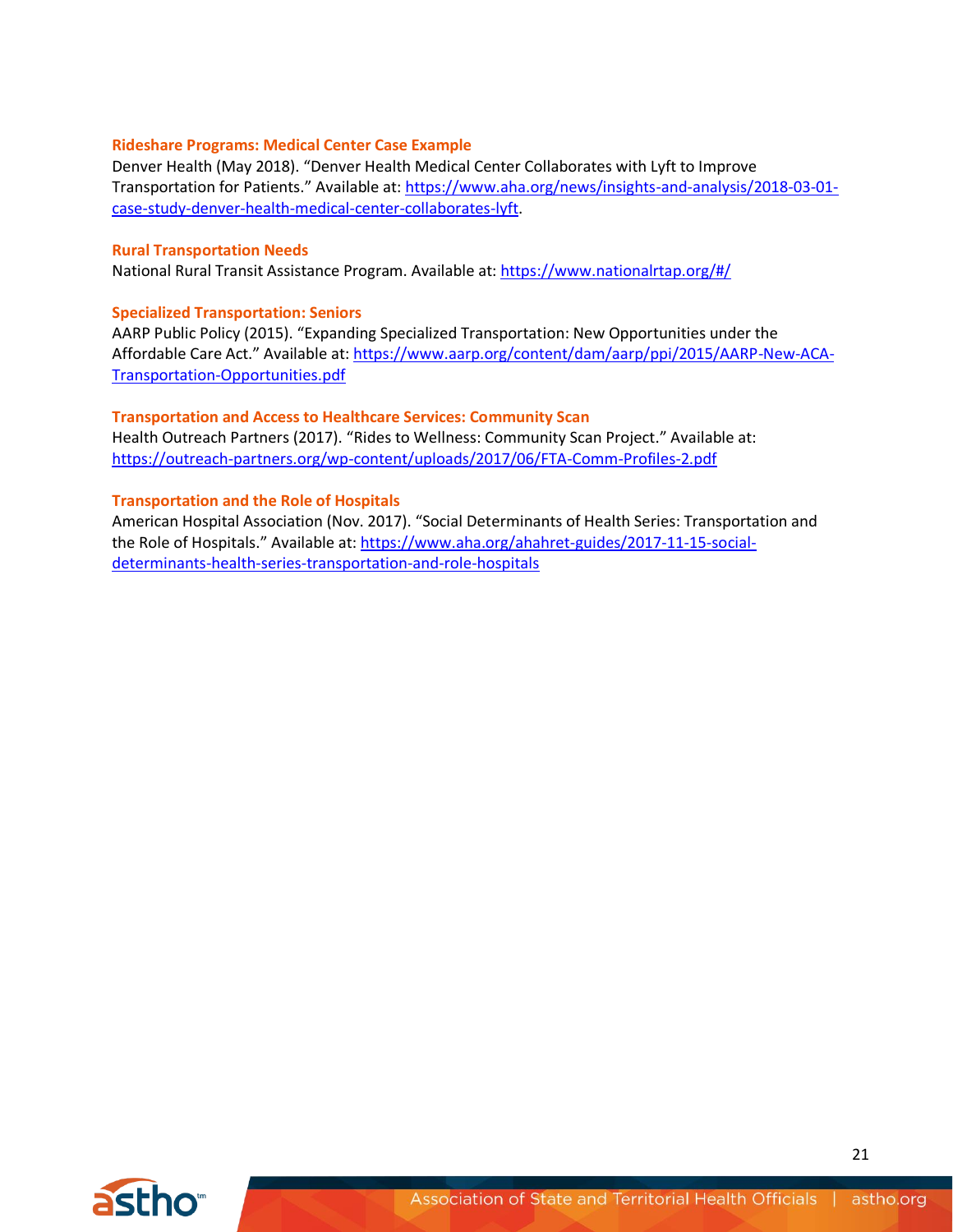# **REFERENCES**

<sup>1</sup> Bonomi AE, Anderson ML, Rivara FP, Thompson RS (June 2009). "Health Care Utilization and Costs Associated with Physical and Nonphysical-Only Intimate Partner Violence." *Health Services Research, 44*(3): 1052-1067. Accessed 10-8-19. Available at[: https://www.ncbi.nlm.nih.gov/pmc/articles/PMC2699921/.](https://www.ncbi.nlm.nih.gov/pmc/articles/PMC2699921/)

<sup>2</sup> Ma CT, Gee L, Kushel MB (Jan. 2008). "Associations Between Housing Instability and Food Insecurity With Health Care Access in Low-Income Children." *Ambulatory Pediatrics, 8*(1): 50-57. Accessed 10-8-2019. Available at: [https://www.sciencedirect.com/science/article/abs/pii/S1530156707001554.](https://www.sciencedirect.com/science/article/abs/pii/S1530156707001554)

<sup>3</sup> Kushel M, Vittinghoff E, Haas JS (Feb. 2001). "Factors Associated With the Health Care Utilization of Homeless Persons." *The Journal of the American Medical Association, 285*(2): 200-206. Accessed 10-8-2019. Available at: https://www.researchgate.net/publication/12153515\_Factors\_Associated\_With\_the\_Health\_Care\_Utilization\_of [Homeless\\_Persons.](https://www.researchgate.net/publication/12153515_Factors_Associated_With_the_Health_Care_Utilization_of_Homeless_Persons)

<sup>4</sup> Castrucci B, Auerbach J (Jan. 16, 2019). "Meeting Individual Social Needs Falls Short Of Addressing Social Determinants Of Health." Health Affairs Blog. Accessed 10-8-2019. Available at: [https://www.healthaffairs.org/do/10.1377/hblog20190115.234942/full/.](https://www.healthaffairs.org/do/10.1377/hblog20190115.234942/full/)

<sup>5</sup> CDC (Jan. 29, 2018). "Social Determinants of Health: Know What Affects Health." Accessed 10-8-2019. Available at: [https://www.cdc.gov/socialdeterminants/index.htm.](https://www.cdc.gov/socialdeterminants/index.htm)

<sup>6</sup> CDC (2016). "Community-Clinical Linkages for the Prevention and Control of Chronic Disease: A Practitioner's Guide." Accessed 10-8-2019. Available at[: https://www.cdc.gov/dhdsp/pubs/docs/ccl-practitioners-guide.pdf.](https://www.cdc.gov/dhdsp/pubs/docs/ccl-practitioners-guide.pdf) <sup>7</sup> ASTHO (Nov. 2016). "ASTHO-CDC-HUD Convening Meeting Notes: Cross-Sector Partnership Models to Improve Health and Housing Outcomes." Accessed 10-8-2019. Available at[: http://www.astho.org/Health-Systems-](http://www.astho.org/Health-Systems-Transformation/Cross-Sector-Partnership-Models-to-Improve-Health-and-Housing-Outcomes/)[Transformation/Cross-Sector-Partnership-Models-to-Improve-Health-and-Housing-Outcomes/.](http://www.astho.org/Health-Systems-Transformation/Cross-Sector-Partnership-Models-to-Improve-Health-and-Housing-Outcomes/)

<sup>8</sup> Freda B (Jan. 9, 2017). "Partnering to Improve Population Health: Exploring Effective Community-Based Organization and Health Care Models." Center for Health Care Strategies, Inc. Accessed 10-8-2019. Available at: [https://www.chcs.org/partnering-improve-population-health-exploring-effective-community-based-organization](https://www.chcs.org/partnering-improve-population-health-exploring-effective-community-based-organization-health-care-models/)[health-care-models/.](https://www.chcs.org/partnering-improve-population-health-exploring-effective-community-based-organization-health-care-models/)

<sup>9</sup> Centers for Medicare & Medicaid Services (Aug. 5, 2019). "Accountable Health Communities Model." Accessed 10-8-2019. Available at[: https://innovation.cms.gov/initiatives/ahcm/.](https://innovation.cms.gov/initiatives/ahcm/)

<sup>10</sup> University of Kentucky Center for Health Services Research (n.d.). "Kentucky Consortium for Accountable Health Communities." Accessed 10-8-2019. Available at[: https://kcahc.med.uky.edu/.](https://kcahc.med.uky.edu/)

<sup>11</sup> Community Asset Registry for the Empowerment of Kentucky (n.d.). "CARE KY." Accessed 10-8-2019. Available at: [http://care-ky.org/.](http://care-ky.org/)

<sup>12</sup> Mongeon M, Levi J, Heinrich J (Nov. 6, 2017). "Elements of Accountable Communities for Health: A Review of the Literature." National Academy of Medicine. Accessed 10-8-2019. Available at[: https://nam.edu/elements-of](https://nam.edu/elements-of-accountable-communities-for-health-a-review-of-the-literature/)[accountable-communities-for-health-a-review-of-the-literature/.](https://nam.edu/elements-of-accountable-communities-for-health-a-review-of-the-literature/)

13 International Food Policy Research Institute (n.d.). "Food Security." Accessed 10-8-2019. Available at: [http://www.ifpri.org/topic/food-security.](http://www.ifpri.org/topic/food-security)

<sup>14</sup> Berkowitz SA, RIdgon J, Seligman HK, Meigs JB (Sept. 2017). "Supplemental Nutrition Assistance Program (SNAP) Participation and Health Care Expenditures Among Low-Income Adults." *JAMA Internal Medicine, 177*(11). Accessed 10-8-2019. Available at:

[https://www.researchgate.net/publication/320200521\\_Supplemental\\_Nutrition\\_Assistance\\_Program\\_SNAP\\_Parti](https://www.researchgate.net/publication/320200521_Supplemental_Nutrition_Assistance_Program_SNAP_Participation_and_Health_Care_Expenditures_Among_Low-Income_Adults) cipation and Health Care Expenditures Among Low-Income Adults.

<sup>15</sup> Lundeen EA, et al (Nov. 16, 2017). "Clinical-Community Partnerships to Identify Patients with Food Insecurity and Address Food Needs." *Preventing Chronic Disease, 14*(E113). Accessed 10-8-2019. Available at: [https://www.ncbi.nlm.nih.gov/pmc/articles/PMC5695644/.](https://www.ncbi.nlm.nih.gov/pmc/articles/PMC5695644/)

<sup>16</sup> Allen JE, Rossi J, Woods TA, Davis AF (May 16, 2016). "Do Community Supported Agriculture programmes encourage change to food lifestyle behaviours and health outcomes? New evidence from shareholders." *International Journal of Agricultural Sustainability, 15*(1): 70-82. Accessed 10-8-2019. Available at: [https://www.tandfonline.com/doi/abs/10.1080/14735903.2016.1177866.](https://www.tandfonline.com/doi/abs/10.1080/14735903.2016.1177866)

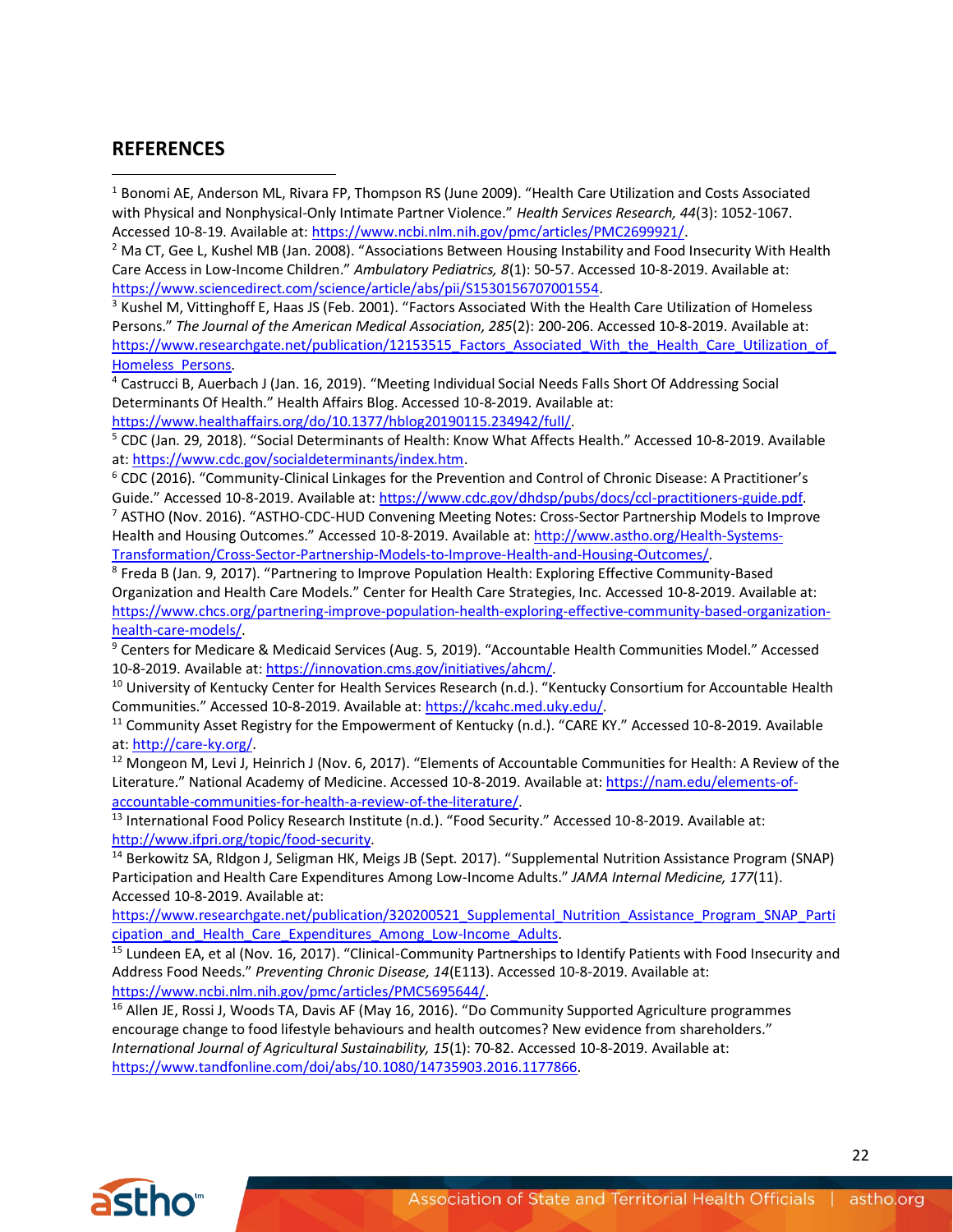<sup>17</sup> American Hospital Association (June 2017). "Food Insecurity and the Role of Hospitals." Accessed 10-8-2019. Available at[: http://www.hpoe.org/Reports-HPOE/2017/determinants-health-food-insecurity-role-of-hospitals.pdf.](http://www.hpoe.org/Reports-HPOE/2017/determinants-health-food-insecurity-role-of-hospitals.pdf)

<sup>18</sup> Berkowitz S, Terranova J, Hill C, Ajayi T, Linsky T (April 2018). "Meal Delivery Programs Reduce The Use Of Costly Health Care In Dually Eligible Medicare And Medicaid Beneficiaries." *Health Affairs, 37*(4). Accessed 10-8-2019. Available at[: https://www.healthaffairs.org/doi/10.1377/hlthaff.2017.0999.](https://www.healthaffairs.org/doi/10.1377/hlthaff.2017.0999)

<sup>19</sup> Berkowtz SA, Terranova J, Randall L (April 22, 2019). "Association Between Receipt of a Medically Tailored Meal Program and Health Care Use." *JAMA Internal Medicine, 179*(6): 786-793. Accessed 10-8-2019. Available at: [https://jamanetwork.com/journals/jamainternalmedicine/fullarticle/2730768.](https://jamanetwork.com/journals/jamainternalmedicine/fullarticle/2730768)

<sup>20</sup> U.S. Department of Health and Human Services Office of the Assistant Secretary for Planning and Evaluation (July 1, 2014). "Examples of Promising Practices for Integrating and Coordinating Eligibility, Enrollment and Retention: Human Services and Health Programs Under the Affordable Care Act." Accessed 10-8-2019. Available at: [https://aspe.hhs.gov/report/examples-promising-practices-integrating-and-coordinating-eligibility-enrollment](https://aspe.hhs.gov/report/examples-promising-practices-integrating-and-coordinating-eligibility-enrollment-and-retention-human-services-and-health-programs-under-affordable-care-act/1-streamlining-eligibility)[and-retention-human-services-and-health-programs-under-affordable-care-act/1-streamlining-eligibility.](https://aspe.hhs.gov/report/examples-promising-practices-integrating-and-coordinating-eligibility-enrollment-and-retention-human-services-and-health-programs-under-affordable-care-act/1-streamlining-eligibility)

<sup>21</sup> Joszt L (Sept. 14, 2018). "CareMore Finds Success Using Lyft to Transport Medicare Beneficiaries to Appointments." *American Journal of Managed Care In Focus Blog.* Accessed 10-8-2019. Available at: [https://www.ajmc.com/focus-of-the-week/caremore-finds-success-using-lyft-to-transport-medicare-beneficiaries](https://www.ajmc.com/focus-of-the-week/caremore-finds-success-using-lyft-to-transport-medicare-beneficiaries-to-appointments)[to-appointments.](https://www.ajmc.com/focus-of-the-week/caremore-finds-success-using-lyft-to-transport-medicare-beneficiaries-to-appointments)

<sup>22</sup> Burke N, Wageman R (Jan. 8, 2019). "Distributing Leadership to Transform Health Ecosystems." ReThink Health. Accessed 10-8-2019. Available at[: https://www.rethinkhealth.org/Resource/distributing-leadership-to-transform](https://www.rethinkhealth.org/Resource/distributing-leadership-to-transform-health-ecosystems/)[health-ecosystems/.](https://www.rethinkhealth.org/Resource/distributing-leadership-to-transform-health-ecosystems/)

<sup>23</sup> Brewster AL, Kunkel S, Straker J, Curry LA (Jan. 2018). "Cross-Sectoral Partnerships by Area Agencies on Aging: Associations with Health Care Use and Spending." *Health Affairs, 37*(1): 15-21. Accessed 10-8-2019. Available at: [https://www.ncbi.nlm.nih.gov/pubmed/29309226.](https://www.ncbi.nlm.nih.gov/pubmed/29309226)

<sup>24</sup> Brewster AL, Brault MA, Tan AX, Curry LA, Bradley EH (Aug. 2018). "Patterns of Collaboration among Health Care and Social Services Providers in Communities with Lower Health Care Utilization and Costs." *Health Services Research, 53*(Supplement): 2892-2909. Accessed 10-8-2019. Available at: [https://www.ncbi.nlm.nih.gov/pubmed/28925041.](https://www.ncbi.nlm.nih.gov/pubmed/28925041)

<sup>25</sup> Erickson J, Milstein B, Schafer L, Evans Pritchard K, Levitz C, Miller C, Cheadle A (March 2017). "Progress Along the Pathway for Transforming Regional Health: A Pulse Check on Multi-Sector Partnerships." ReThink Health. Accessed 10-8-2019. Available at[: https://www.rethinkhealth.org/wp-content/uploads/2017/03/2016-Pulse-](https://www.rethinkhealth.org/wp-content/uploads/2017/03/2016-Pulse-Check-Narrative-Final.pdf)[Check-Narrative-Final.pdf.](https://www.rethinkhealth.org/wp-content/uploads/2017/03/2016-Pulse-Check-Narrative-Final.pdf)

<sup>26</sup> Data Across Sectors for Health (Sept. 2017). "Coordinated Whole-Person Care that Addresses Social Determinants of Health." Accessed 10-8-2019. Available at[: https://dashconnect.org/2017/09/12/issue-brief](https://dashconnect.org/2017/09/12/issue-brief-coordinated-whole-person-care-that-addresses-social-determinants-of-health/)[coordinated-whole-person-care-that-addresses-social-determinants-of-health/.](https://dashconnect.org/2017/09/12/issue-brief-coordinated-whole-person-care-that-addresses-social-determinants-of-health/)

<sup>27</sup> Edmunds M (April 26, 2019). "Partnerships, Programs, and Platforms: Addressing Social Determinants of Health through Multi-Sector Data Sharing." AcademyHealth. Accessed 10-8-2019. Available at:

[https://www.academyhealth.org/publications/2019-04/community-based-organizations-are-sharing-data-across](https://www.academyhealth.org/publications/2019-04/community-based-organizations-are-sharing-data-across-sectors-improve-health)[sectors-improve-health.](https://www.academyhealth.org/publications/2019-04/community-based-organizations-are-sharing-data-across-sectors-improve-health)

<sup>28</sup> Data Across Sectors for Health (n.d.). "About DASH." Accessed 10-8-2019. Available at[: https://dashconnect.org/.](https://dashconnect.org/) <sup>29</sup> Pieces Technology (n.d.). Accessed 10-8-2019. Available at[: https://piecestech.com.](https://piecestech.com/)

<sup>30</sup> Health Care Payment Learning & Action Network (2017). "Alternative Payment Model Framework." Accessed 10-8-2019. Available at[: http://hcp-lan.org/workproducts/apm-refresh-whitepaper-final.pdf.](http://hcp-lan.org/workproducts/apm-refresh-whitepaper-final.pdf)

<sup>31</sup> Hester JA, Stange PV, Seeff LC, Davis JB, Craft CA (2015). "Toward Sustainable Improvements in Population Health: Overview of Community Integration Structures and Emerging Innovations in Financing." *CDC Health Policy Series, 2.* Accessed 10-8-2019. Available at[: https://www.cdc.gov/policy/docs/financepaper.pdf.](https://www.cdc.gov/policy/docs/financepaper.pdf) <sup>32</sup> *Ibid.*

33 Castrucci B, Auerbach J (Jan. 16, 2019). "Meeting Individual Social Needs Falls Short Of Addressing Social Determinants Of Health." Health Affairs Blog. Accessed 10-8-2019. Available at: [https://www.healthaffairs.org/do/10.1377/hblog20190115.234942/full/.](https://www.healthaffairs.org/do/10.1377/hblog20190115.234942/full/)